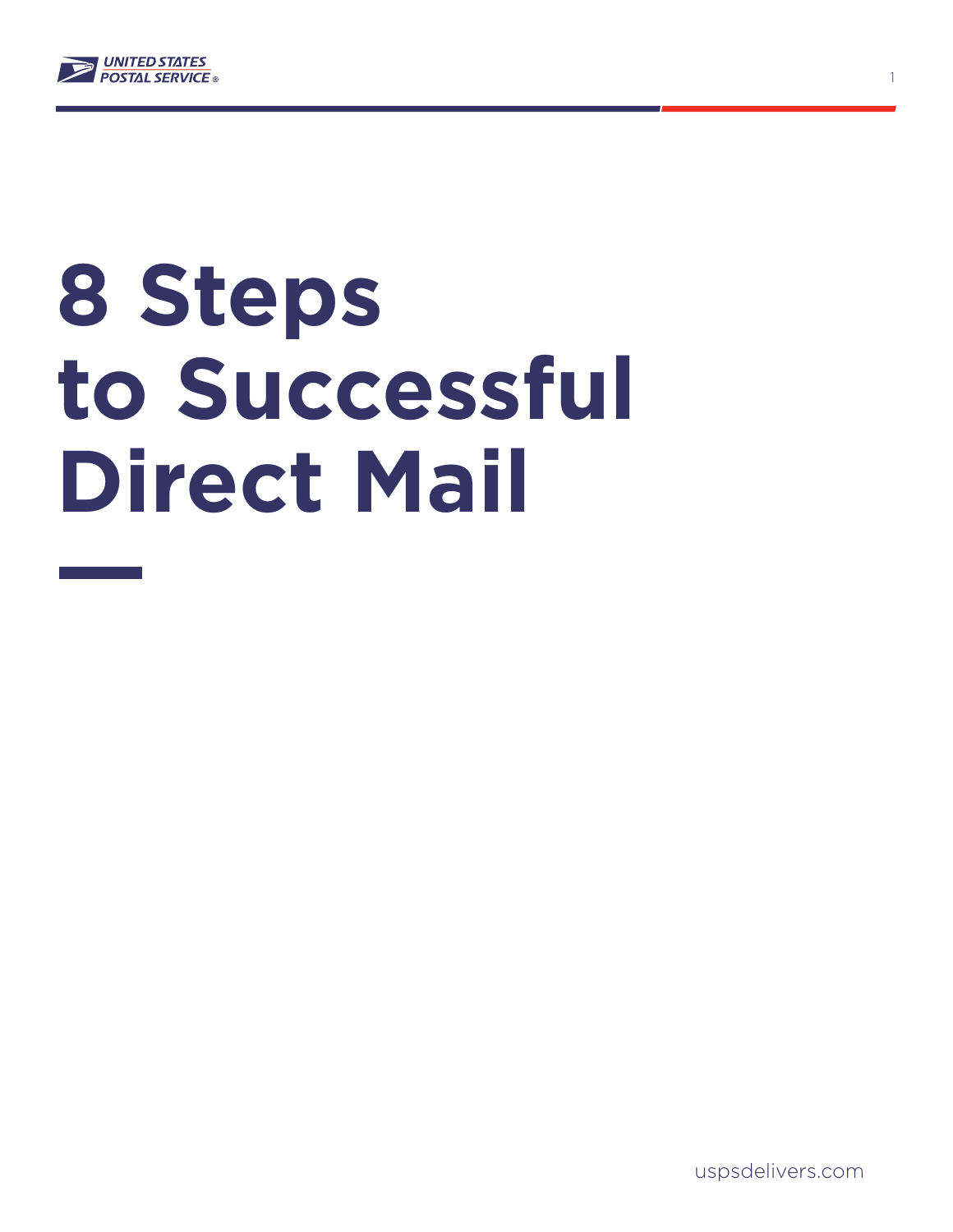

# **Table of Contents**

| Step 2: Understand Your Audience <b>Manual Accept Accept Accept Accept</b>                                               |  |
|--------------------------------------------------------------------------------------------------------------------------|--|
| Step 3: Create Your Mailing List <b>Election Contract Contract Step 3: Create Your Mailing List</b> 1. 2014. The Step 3: |  |
| Step 4: Decide on Messaging for Each Segment Alberta, Alberta, Manuel 14                                                 |  |
|                                                                                                                          |  |
|                                                                                                                          |  |
| Step 7: Prepare Your Piece for the Post Office™ Facility 25                                                              |  |
| Step 8: Track Response and Fine-Tune Your Campaign Alberts 20 29                                                         |  |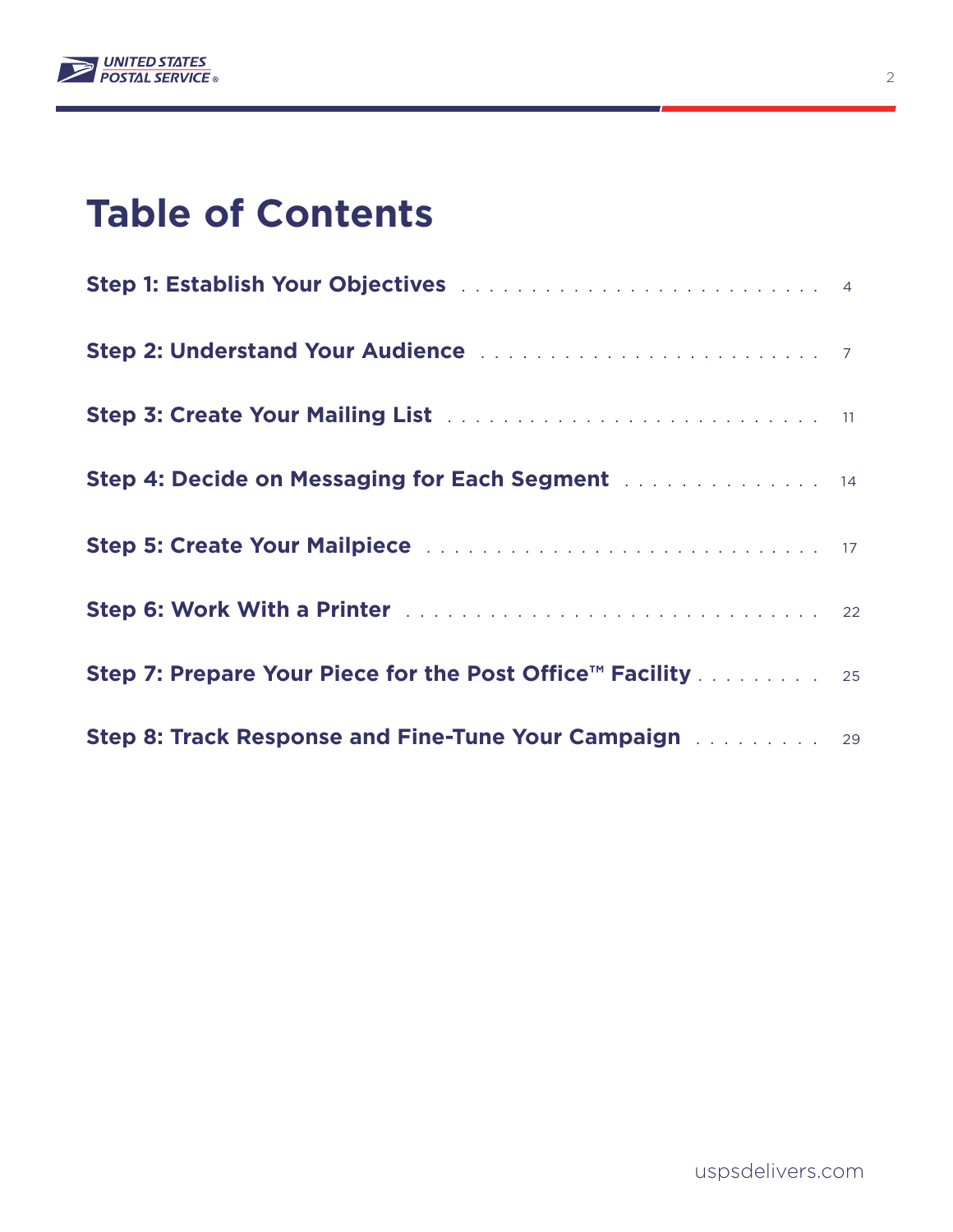

# **Direct mail can be a powerful component in your omni-channel marketing efforts.**

Now that it's become more dynamic through retargeted direct mail, Informed Delivery® notifications and Informed Visibility® tracking, direct mail can create action with every interaction. But for small-to-medium-sized businesses, creating direct mail can seem daunting if you don't know where to start. In this white paper, we'll show you how you can successfully integrate direct mail into your omni-channel marketing, helping you answer key questions like:

- Whom should I target?
- What's the right message to send?
- What's the most cost-effective way to use direct mail marketing?
- How will I know if my campaign is working?

To help you visualize how these concepts work in practice, we're including hypothetical examples for each step.

By the time you've finished this white paper, you'll be ready to create personalized direct mail that will complement your digital efforts, reaching the right people at the right time.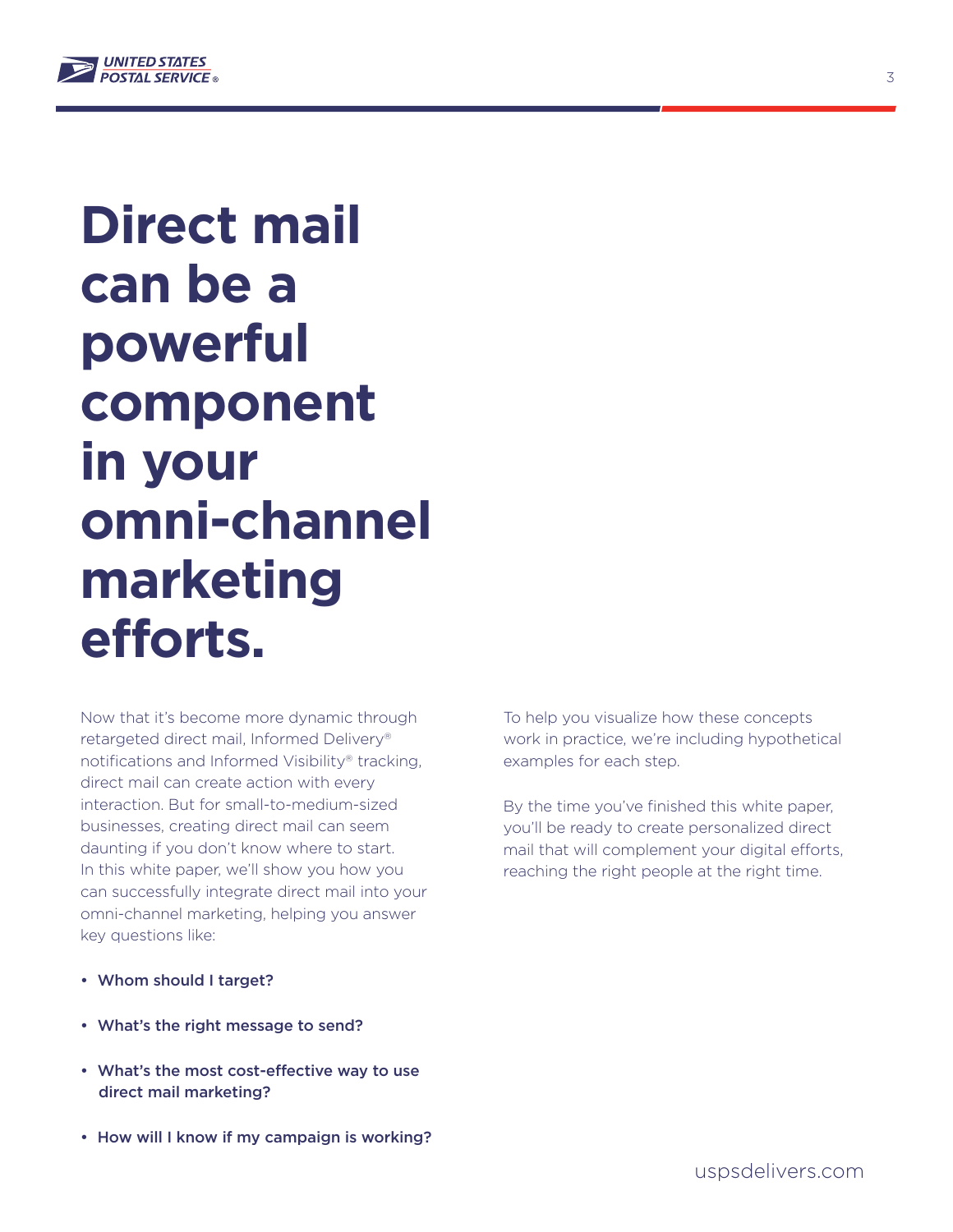

# **Establish Your Objectives Step 1**

Before you put time and money into direct mail, you need to think carefully about what you want to accomplish. First, step back and take a look at the big picture:

- Where do you hope to be in six months? One year? Five years? What does success look like for you?
- What are your biggest obstacles to getting there? Attracting new customers? Hiring qualified employees? Financing?
- What will it take to overcome those obstacles?
- What can you do today to get started?
- What other marketing efforts do you have in place that you hope to bolster with direct mail?

Now, let's look more specifically at what you hope to achieve with your direct marketing campaign:

- Are you hoping to attract new customers?
- Do you want your existing customers to come back more often?
- Is there a new service you're offering or a new product you're excited about?
- Do you have seasonal offers you want to spread the word about—say, a back-to school special?
- Is there a specific customer segment that might benefit from your product or service?
- Are you aiming to attract customers specifically to your website, social media accounts or other digital resources using the power of direct mail?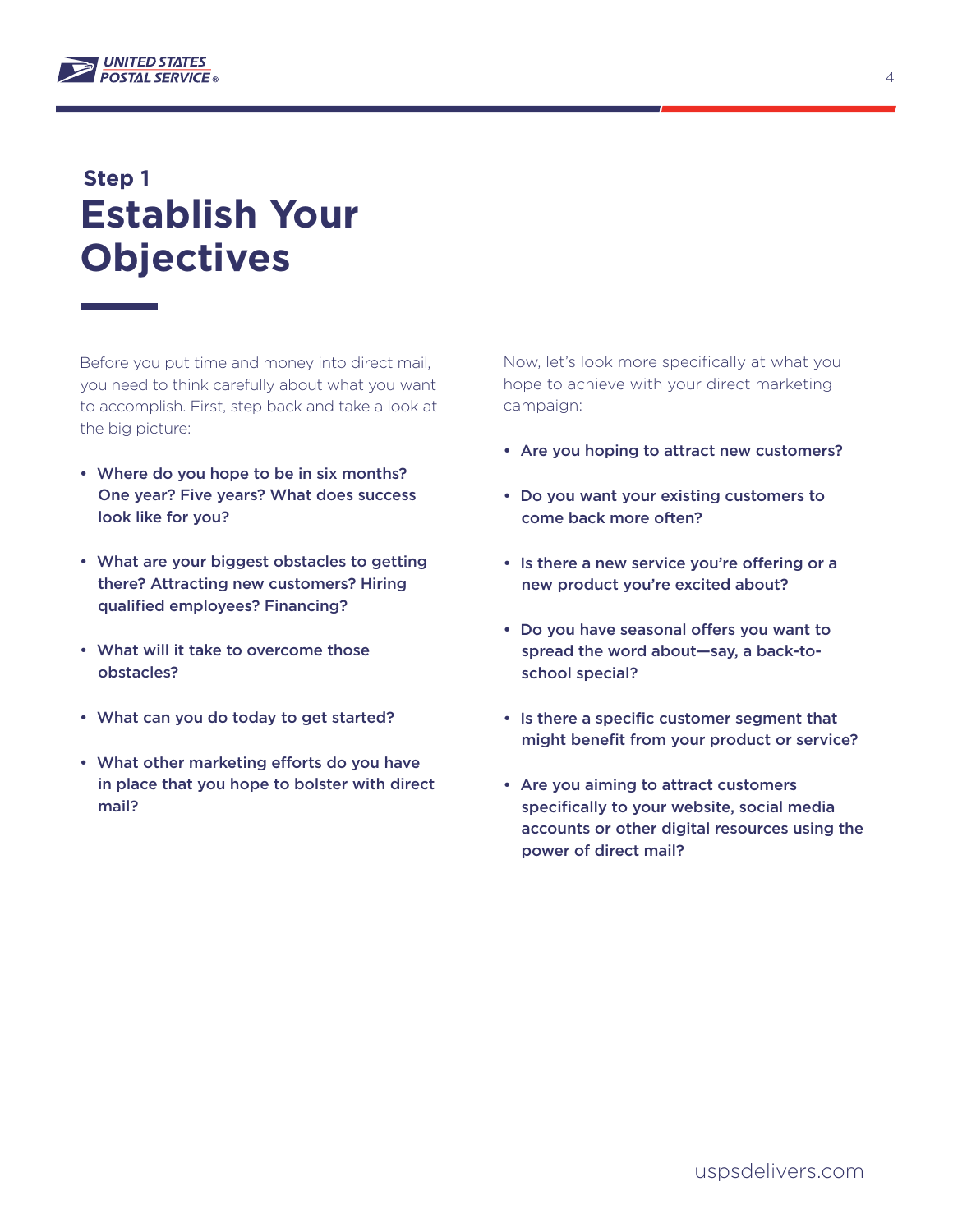

# **Example**

A hair salon owner wants to expand to a new, larger location in a trendy part of her city. But after gathering information on the costs of making the move, she realizes she needs to enlarge her customer base in order to generate enough revenue to cover the costs. She identifies several steps she needs to take to accomplish her goal, and direct mail plays a key role in the process.

First, she uses banner ads to target prospective customers who live in the area where the new salon would be located and follows locals on the salon's social media platforms. Anyone who engages with these efforts is then sent a promotional postcard with a QR Code® leading to the booking area of the salon website, where they can schedule a haircut at a discounted rate.

The result? More customers from a larger geographic area, which helps her justify making the move. Once the new location opens, she again turns to direct mail to help get the word out.



5

uspsdelivers.com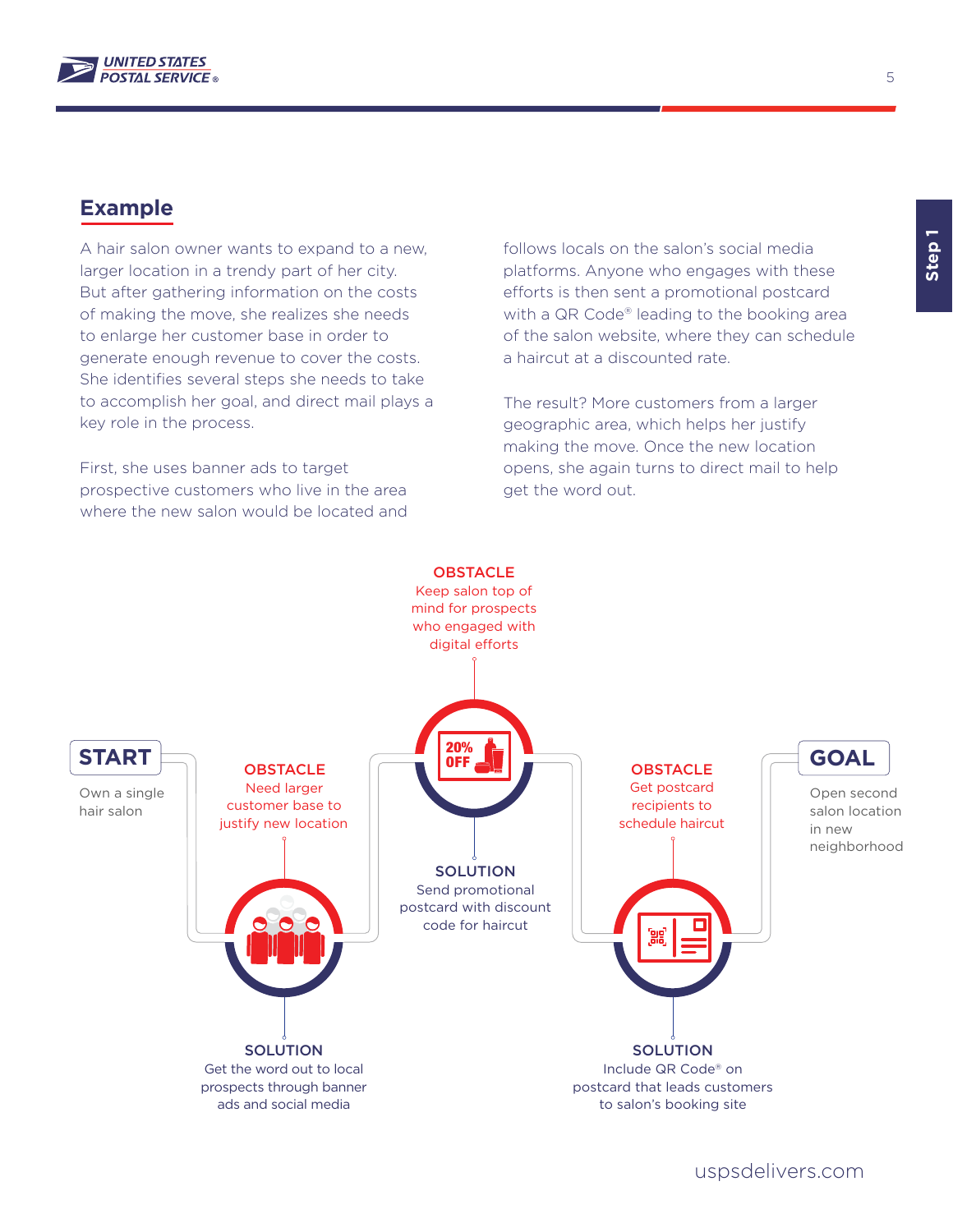

# **Checklist**

As you get started in assessing how direct mail can be used to enhance your marketing efforts, keep in mind these key tips:

- $\oslash$  Define your ultimate goal.
- $\Theta$  Examine your existing marketing efforts to see how direct mail can be used to complement them.
- $\sigma$  Target people who have shown some form of interest in your business on other channels.
- $\Theta$  Find ways to drive people to your company's digital presence through direct mail.
- $\Theta$  Follow up to keep your business top of mind.

6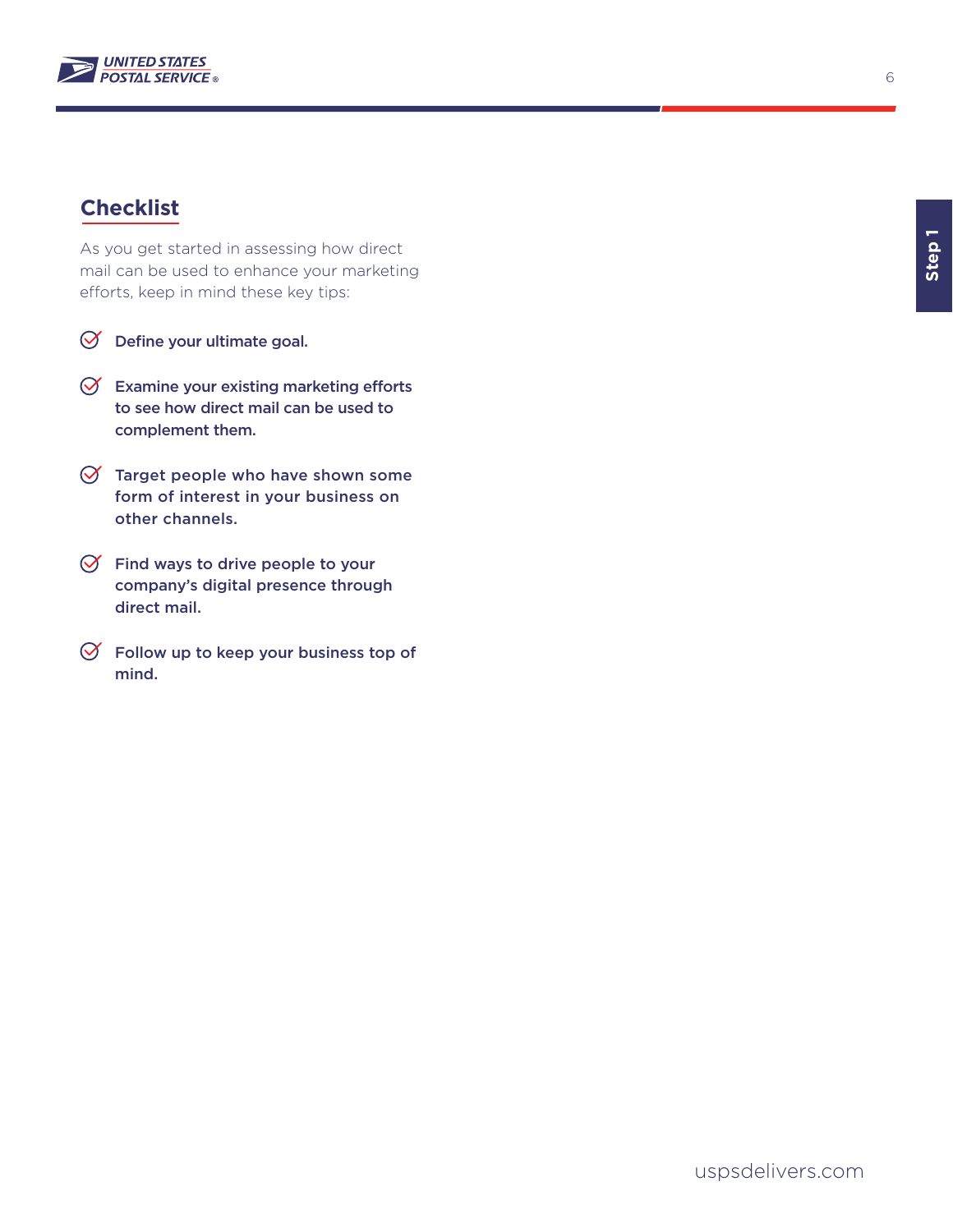

# **Understand Your Audience Step 2**

Next, you need to identify who your existing and potential customers are. How much do you really know about them? What are their unique problems and needs, and how can you help solve them? If they're current customers, what do they like or possibly dislike about your business?

Fortunately, there are more tools available than ever before to help you answer these questions. You don't have to be a big company to harness the customer data you need to make strategic decisions.

To better reach their customers, marketers need demographic, psychographic and behavioral information.

Demographic information includes details like gender, age, marital status, ethnicity and income. Psychographic information adds a layer on top of that, telling you about your prospects' hobbies, habits, values, opinions and attitudes. Are they vegetarians or meat eaters? Are they into fitness and health? Scrapbooking? Do they like camping? Vacations in Vegas? Behavioral information, as you may have guessed, deals with actual customer behavior. For instance, what social media platforms do they use? What websites do they visit? Do they engage with your company's social media accounts?

Here are a few suggestions for gathering customer data:

- Look at previous email offers and promotions, and review site content to determine what's prompted people to act. A discount for taking part in a survey? A promo code sent via email? A new product announcement?
- Check out your social media sites. Analyze which content is most liked and by whom. If you've advertised on Facebook®, you've already created customer profiles, but by digging in a little, you can see who is engaging with your business and how they feel about your products to make your profiles even better.
- Look at review sites. How are customers describing your product? How does it make them feel?
- If you have a few customers you think would be willing to help, ask to interview them perhaps offering an incentive. Find out about their families, hobbies, concerns and work. Incentivized surveys can also be helpful for gathering relevant information on your target audience.
- See which customers are following your social media accounts. Are there any common themes in the type of content they're posting on their own accounts? Make note of any commonalities.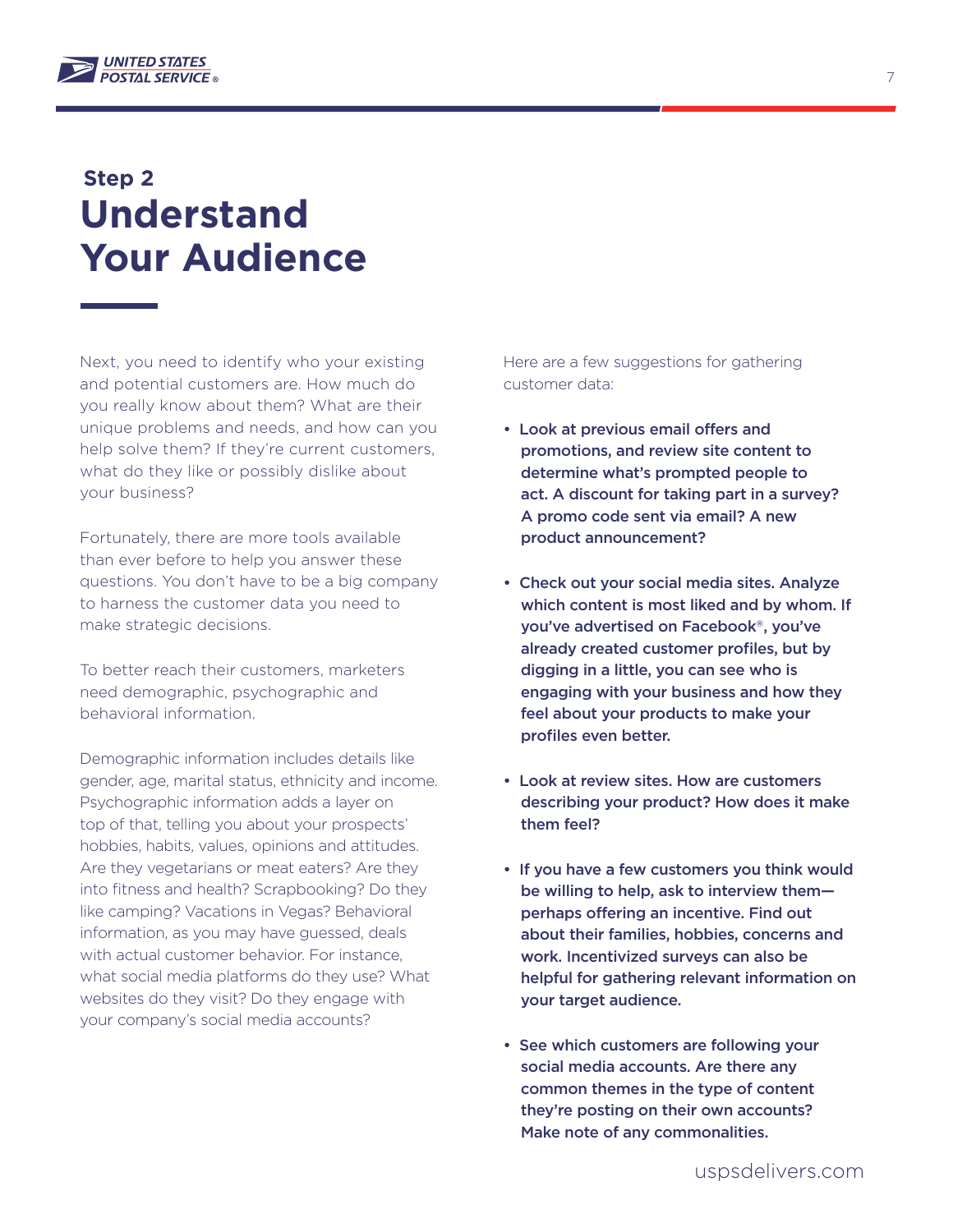

#### **PRO TIP**

To learn more about your customers, post a survey on social media or on your website. Give people an incentive to fill it out, whether by entering their names in a drawing or providing a discount coupon.

As you learn more about your customers' behaviors and shopping preferences, it may be helpful to create a customer journey map. This is a way of looking at how you are reaching your customers as they move along a path from awareness of your product to actual purchase. You want to identify ways to reach them at various points on this path. See the illustration on the next page for details about each step of the journey.

Feature positive reviews or testimonials in the direct mailpieces you send to customers.

### **Example**

A dental office sends a survey to customers after every appointment asking how their visit went. This allows the office to address any problems right away and identify what people like most, whether it's the friendly staff, modern technology or attention to patients' comfort. This information can be invaluable when crafting personalized messaging for different customer segments.

The office also coordinated its digital and direct mail efforts, using data gathered from users' activity online to follow up with personalized direct mail. For example, if a customer had been browsing cosmetic whitening treatments on the practice's website, the office would then send a postcard detailing the benefits of the procedure and perhaps offering a one-time discount.

Finally, the dental practice harnessed the power of [Informed Visibility](https://www.uspsdelivers.com/track-your-direct-mail-with-informed-visibility/)® to track their direct mail marketing efforts and see when customers are receiving mailpieces. For example, once the dental office saw that people had received the postcards on cosmetic teeth whitening, they could then time the launch of complementary social media and email efforts.

8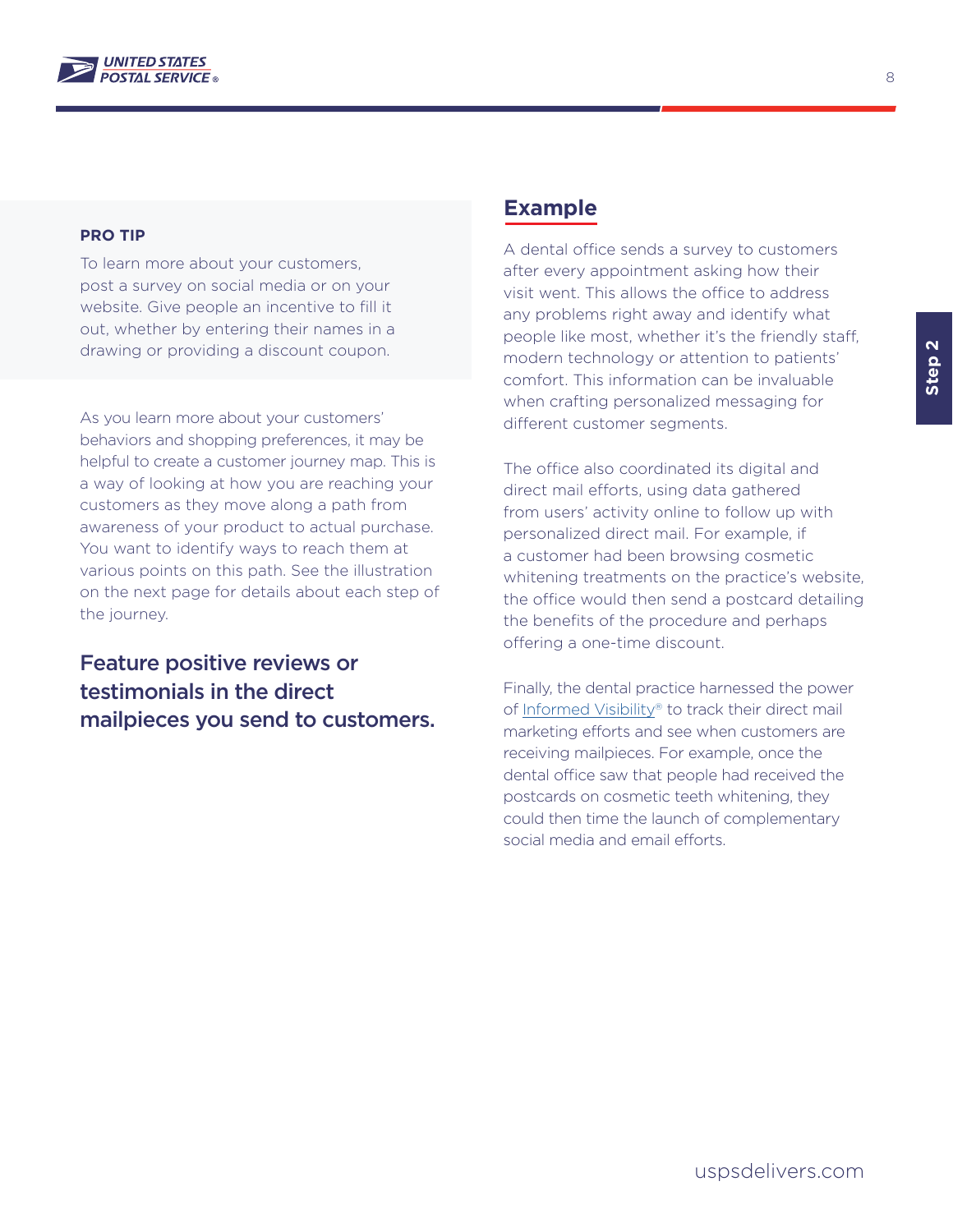

### **AWARENESS**

At this initial stage, people are just becoming aware that your product or service exists. This may be achieved through PR, digital and print advertising, direct mail or word of mouth. Postcards announcing your store launch, for example, can help get the word out.

# **CONSIDERATION**

This is when the customer actually begins researching your company, whether by reading blog posts, talking with friends or browsing your company site. If you notice a customer has browsed your product page but not yet clicked deeper to explore specific items, for instance, you may want to mail them a postcard highlighting some top products, with a QR Code® leading them to a discount.

#### **RETENTION**  $\circ$

This occurs when a customer likes your product and keeps buying it. You achieve this by providing good support after the actual purchase. For example, after a customer buys one of your products, you can send a mailpiece highlighting other items they may like based on their unique purchase history.

### **INTEREST**

**1**

**2**

**3**

**4**

**5**

**6**

At the interest stage, people are learning more about your company and products. You can build interest with email, online ads and direct mail promotions. The key here is to provide people with the details they need to sway them to the consideration phase. Sending out a mailpiece that details the eco-friendly processes your company utilizes, for example, may pique interest among certain customer segments.

#### **PURCHASE**

Make this experience as seamless as possible. If you're sending mailpieces to customers who previously signed up for a wine subscription, you might consider including a QR Code® that leads to checkout for another subscription. This makes the buying process quick and easy. Show customers you care, even after they've made a purchase—by mailing a thank-you note, for example. For first-time customers, including a one-time discount code or promo in this note can drive loyalty.

#### **ADVOCACY**

In this stage, satisfied customers spread the word about your product. Facilitate this by highlighting positive reviews and testimonials in your campaigns or on your website, encouraging repeat customers to do the same. Consider how you can retain your best customers while spreading the word to new ones. To show your appreciation to people who have written positive reviews, for instance, you could send a mailpiece with a custom referral code that can be shared with others.

uspsdelivers.com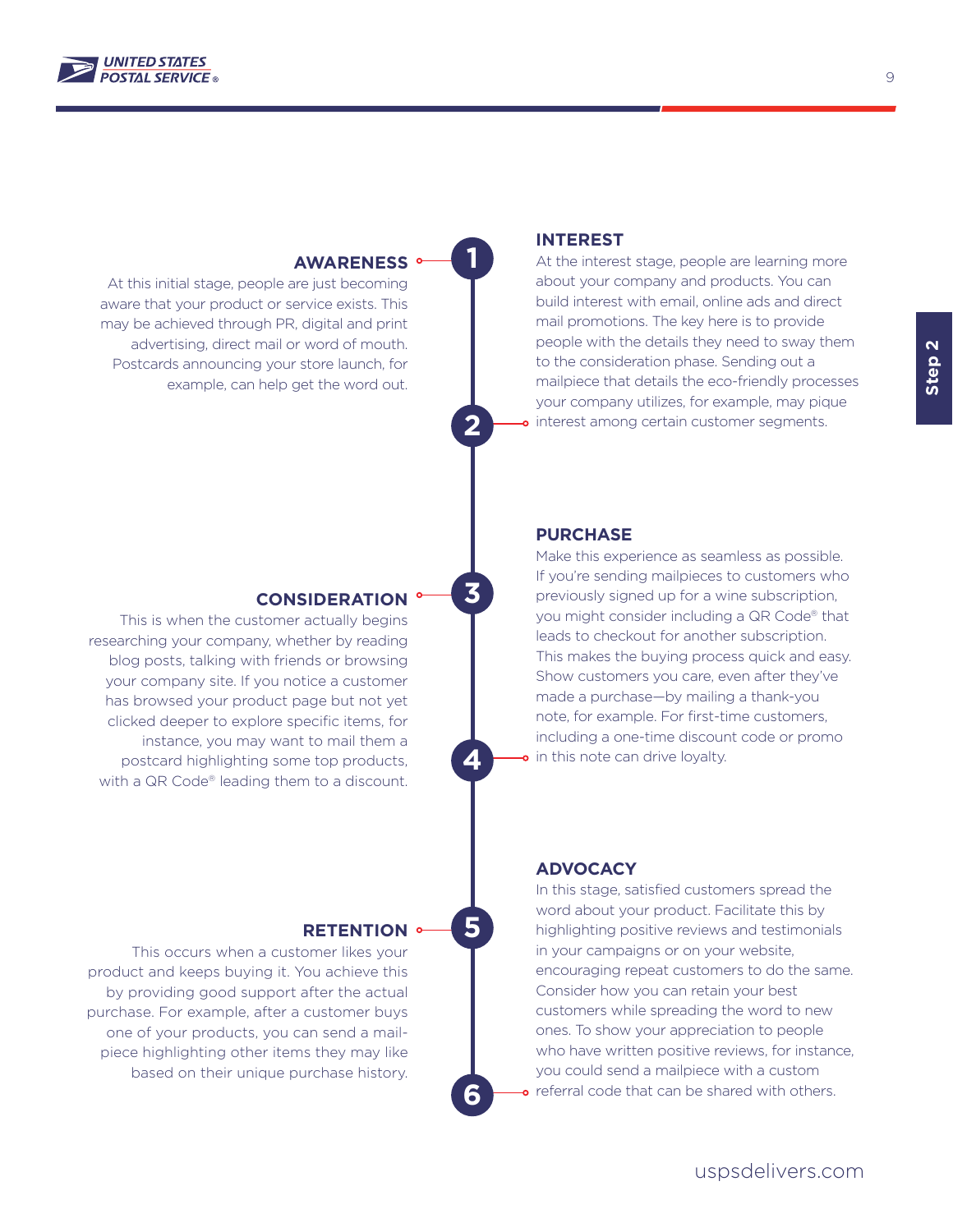

# **Checklist Behavior**

When assessing your customer segments, consider the following key points so you can craft your messaging in a way that resonates with each group.

### **Demographics**

- $\varnothing$  Age
- $\oslash$  Gender
- $\oslash$  Education level
- $\oslash$  Income level
- $\oslash$  Place of residence

#### **Psychographics**

- $\oslash$  Personality
- $\varnothing$  Values
- $\oslash$  Interests
- $\oslash$  Opinions/attitudes
- Lifestyle

| Engagement with print/digital ads               |
|-------------------------------------------------|
| <b>Engagement with website</b><br>$\mathcal{N}$ |
| <b>Engagement with direct mail</b><br>$\sim$    |
| <b>Engagement with social media</b><br>$\sim$   |
| Response to promos/sales                        |
| When considering these demographic,             |

psychographic and behavioral factors, think about the journey your customers take in purchasing goods and services. Then identify ways you can engage each customer segment at the various steps on that journey.

10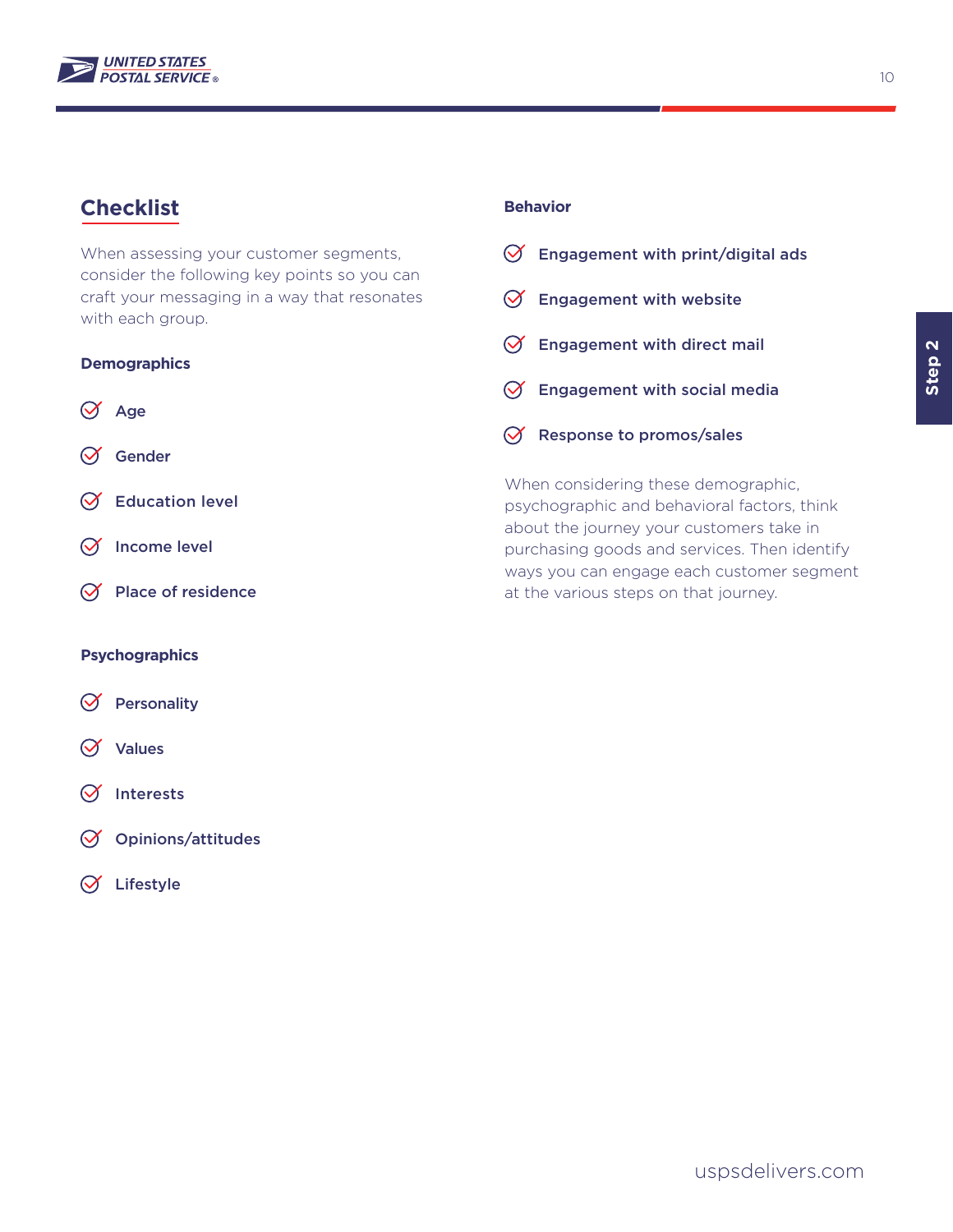

# **Create Your Mailing List Step 3**

Once you understand what you want to accomplish and have pinpointed the customer segments you're going to target, you need to figure out how to best reach them. This is where mailing lists come into play. It's crucial to find the right mailing list for each campaign.

# **House Mailing Lists**

You may already have house mailing lists. These include the names and addresses of existing customers. If you don't have any mailing lists right now, it's time to start developing some. Encourage customers to provide contact information online—whether as a way to gain access to gated content, as part of an incentivized survey or in an informational newsletter signup form. You may also ask for contact information when encouraging users to sign up for promotional emails or coupons.

Consider your own house mailing lists more valuable than any others. And remember, approaching your current clients with a new product, sale item or service will often prove more successful than targeting a whole new population.

Be sure to segment your house mailing list based on your clients' demographic, psychographic and behavioral data. Creating separate house mailing lists for different customer segments will allow you to personalize your messaging, speaking directly to people's unique needs and goals.

Retargeted direct mail can be a great way to build out your house mailing lists while reaching your online customers offline. By allowing you to match users' IP addresses to physical addresses, retargeted direct mail makes it easy to gather clients' addresses you do not have.

For example, if a customer begins to book a hotel room on your site but doesn't complete the reservation, you can link their IP address to their mailing address, then send them a mailpiece showcasing the room and special amenities or offering a discount code. Coordinating your direct mail and digital marketing efforts in this way helps keep your business top of mind for both existing and prospective customers—all while building out your valuable house mailing lists.

To help you make the most of your house mailing lists, USPS® offers Address Quality Analysis (AQA). This service helps you analyze the accuracy and deliverability of the addresses in your database so you can avoid wasting money on undeliverable mail.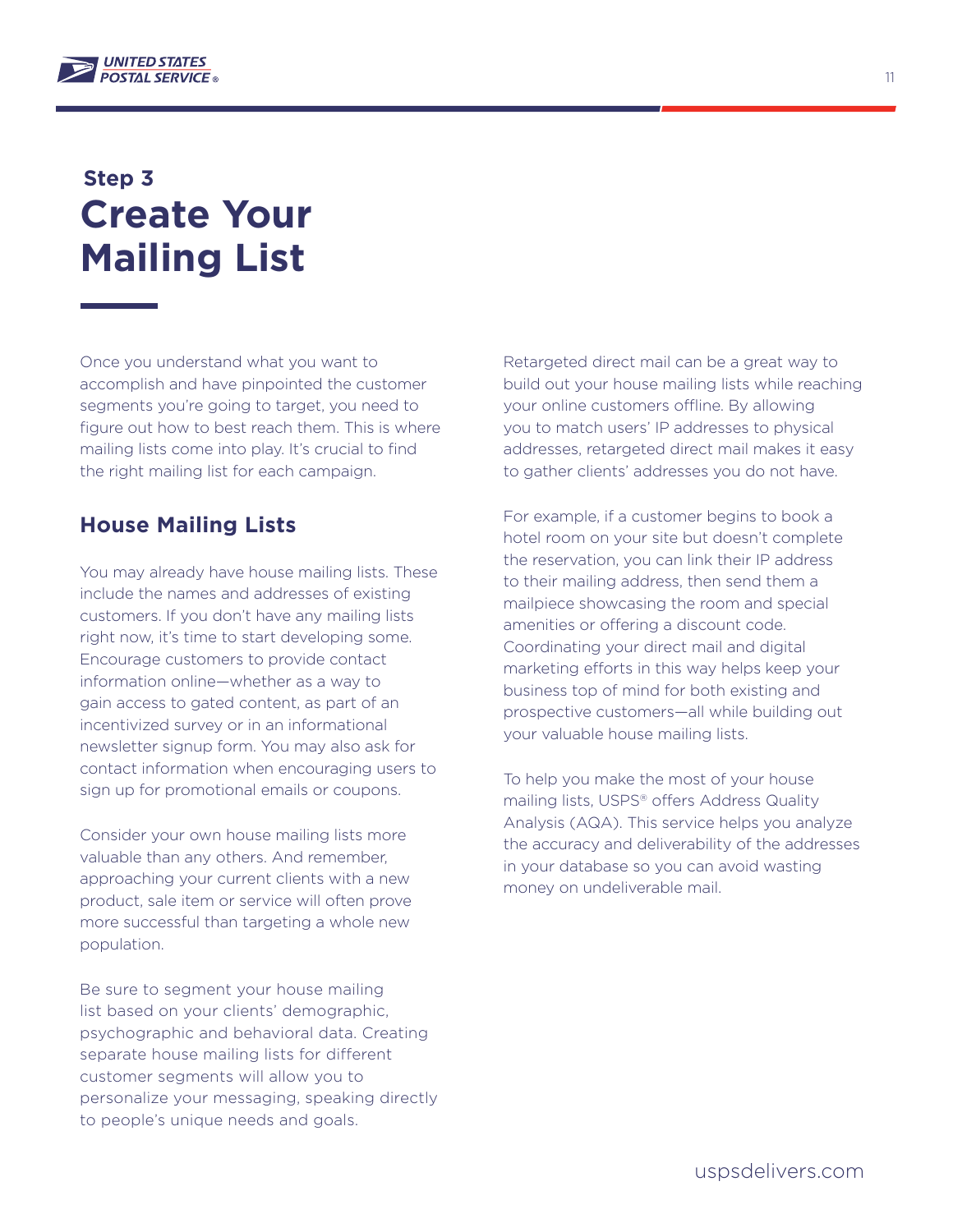

# **Purchased or Rented Mailing Lists**

If you want to reach new customers, you'll most likely need to buy a mailing list. Hundreds of companies sell mailing lists. You can buy mailing lists of new homeowners, gaming enthusiasts, accountants, radiologists, pet owners, frequent travelers, new parents and so on.

Getting the right mailing list for your purposes is critical. The quality of a mailing list is at least 40% of the reason that a campaign succeeds or fails.<sup>1</sup>

[Working with a mailing list broker](https://www.uspsdelivers.com/6-helpful-tips-for-working-with-list-brokers/) can be an ideal solution. Bringing together the owners of mailing lists and the direct mailers looking for mailing lists, brokers get paid a commission from the owner—not the person renting the mailing list. A strong broker will use their expertise to develop a highly targeted mailing list designed for your specific audience and messaging.

# **How to Make the Most of Working With a Mailing List Broker**

- Find out when the mailing list was last updated.
- Find out if and how the information on the mailing list was verified.
- Find out who has used the mailing list in the last 12 to 24 months.
- Find out when the addresses on the mailing list were last processed through the Postal Service National Change of Address (NCOALink®) service; this should be done at least every quarter.
- Ask about the source of the mailing list and how it was developed.
- Ensure that you're working with a qualified broker by checking the Data & Marketing Association (DMA) and the Better Business Bureau (BBB).
- Find out why the broker recommended a certain mailing list.
- Make sure that your broker specializes in your market, or at least has experience in it.
- Develop consistent communication with your broker as they develop your mailing list to ensure it meets your expectations.
- See if your broker recommends using a specific set of mailing lists or options rather than a ready-made mailing list.
- Find out what data sources the broker recommends, so you can focus on the most effective mailing lists for your business's specific needs.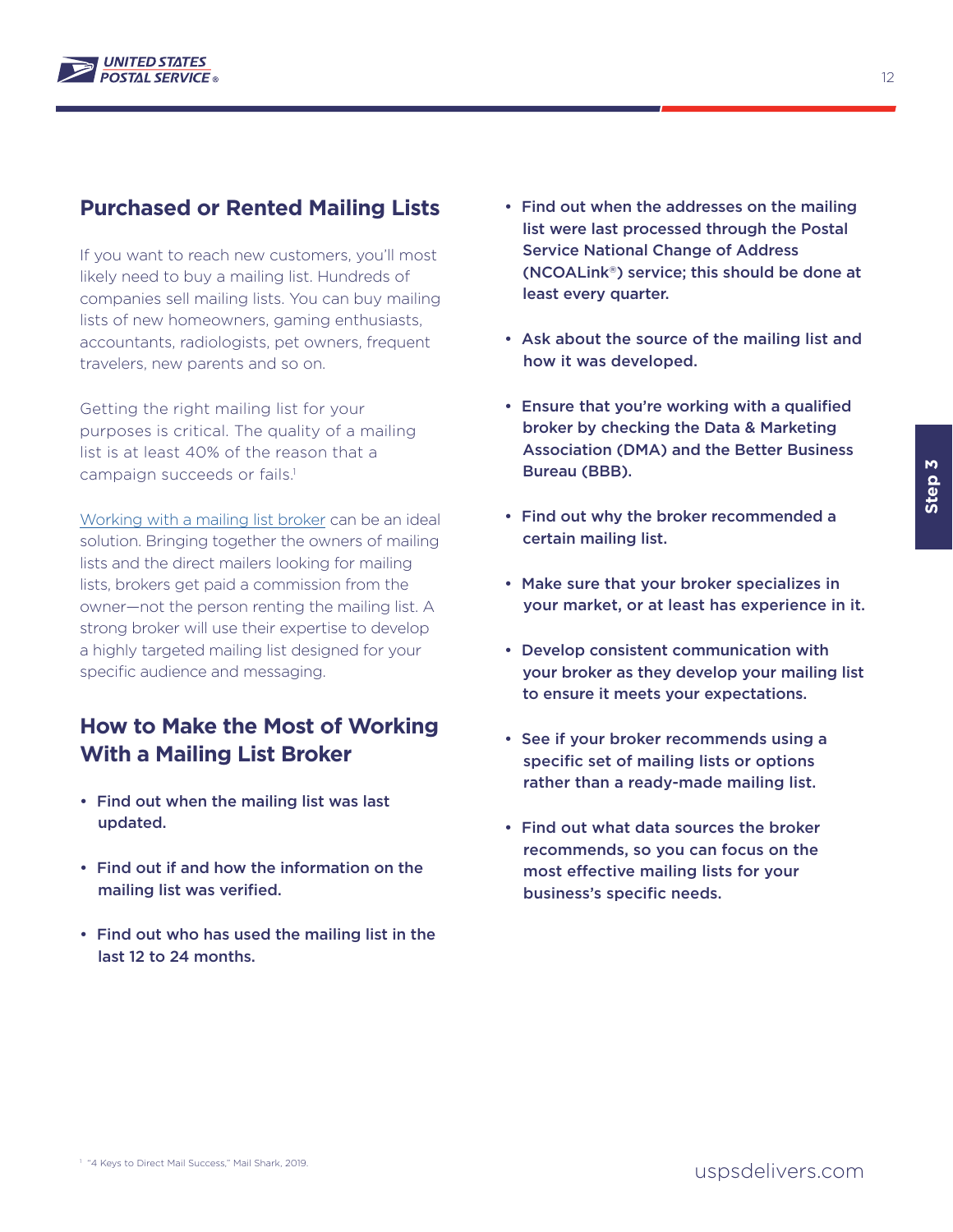

An accounting firm specializing in smallbusiness issues has two offices in a large metro area and plans to open an additional office on the east side of the city. The company wants to reach both established businesses and new businesses that may not yet have a solid relationship with an accountant.

To reach these companies, the company researches their options for a mailing list broker using the DMA, checking reputations on the BBB. Ultimately, the company chooses a broker with a strong business-to-business (B2B) small-business background.

The accounting firm also works from their house mailing lists, identifying clients who run small businesses and may know other companies in need of a reliable accountant in the area where the new office will be located. The house email list comes in handy here as well; the business emails current customers an announcement about the new location and asks for referrals in the new area, incentivizing with a discount. The accounting firm also uses their website to bolster their house mailing list, matching users' IP addresses with their physical addresses in order to identify anyone from the area of the new office location.

Finally, this company turns to their followers on social media, using retargeted direct mail to target people who explored or engaged with small-business accounting content on the firm's social media. By sending direct mail immediately afterward that focuses on small businesses' unique accounting needs, the firm increases chances of conversion while keeping their company top of mind.

# **Example Checklist**

Make sure to consider all of the possible sources that can be used to create your segmented lists.

- $\oslash$ Existing house mailing lists: These can be a great starting point. Be sure to go through each existing list to check for needed updates.
- $\infty$ Email lists: Make use of your email lists as well. For example, email an opt-in for direct mail to customers already signed up for your digital newsletter, enticing them with the prospect of exclusive, mail-only promos and discounts.
- $\Theta$  Site visitors: Asking people to provide their address in order to access gated content on your site is an easy way to build out your mailing lists. Also consider asking for users' physical addresses when they sign up for your digital newsletter.
- $\oslash$  Social media followers: Coordinate your direct mail efforts to complement users' behavior on social media. If you notice customers engaging with certain content, follow up with an email providing more product details or a one-time promo code, with the option to sign up for more discounts and announcements by providing their addresses.
- $\varnothing$  Paid mailing lists: As discussed above, mailing list brokers have the ability to craft very targeted mailing lists so you can better reach certain audiences.

13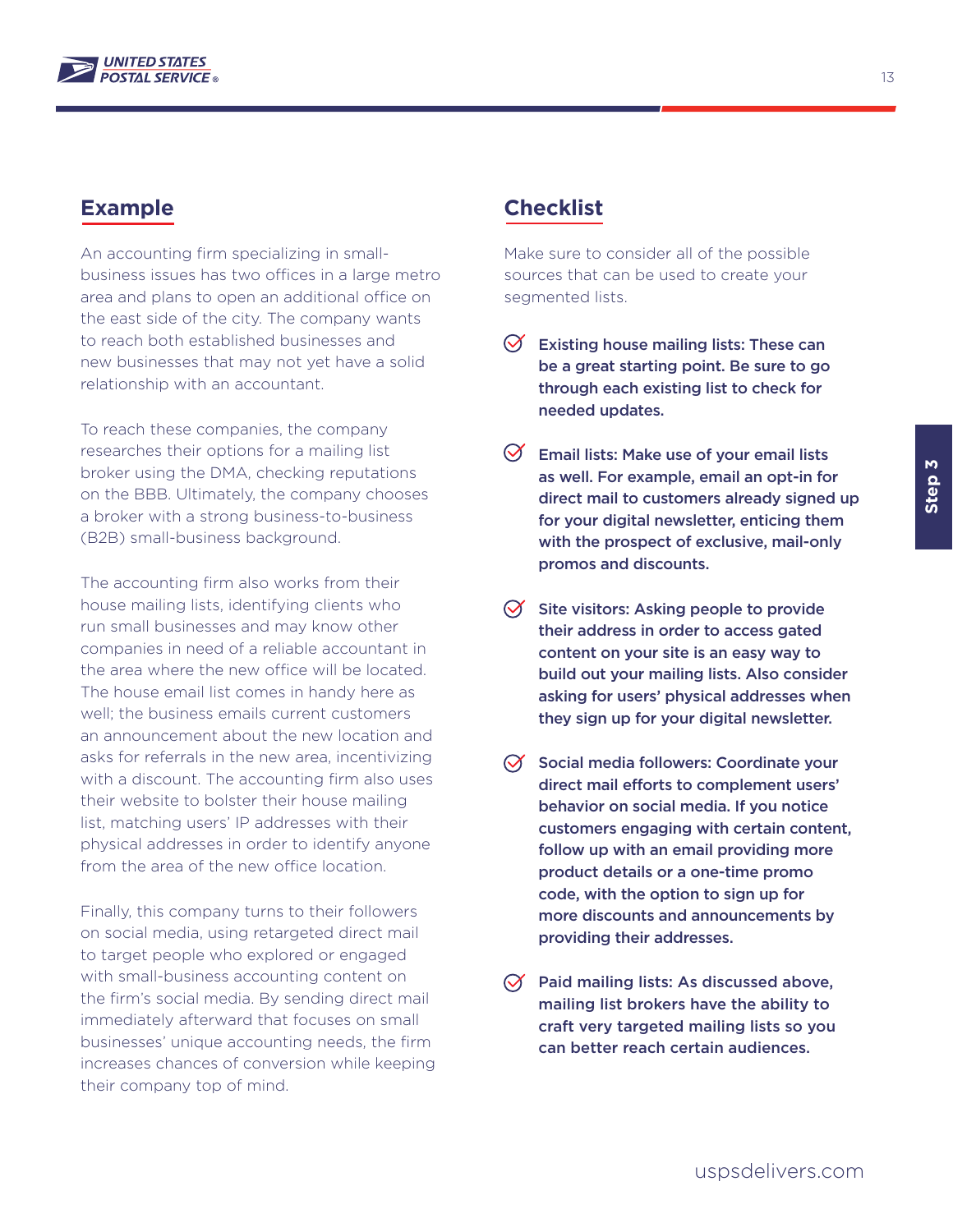

# **Decide on Messaging for Each Segment Step 4**

Now it's time to think about the key messages you want to convey through your campaign and how they will help you meet your overarching goals. You know what customers you want to target, but now you need to figure out exactly how to do this in a way that's engaging, attention-grabbing and actionable—and personalized to each customer segment.

Consider the following questions before beginning to craft your campaign messaging:

- What are the main pain points of each of your targeted customer segments, and how can your company help?
- What are your competitors' offerings, and how do they compare to your own?
- What kind of content are your target audiences consuming? Are they viewing blog posts related to a certain subject? Do they prefer educational, informative content or product-related content?
- What action do you want these customer segments to take as a result of your campaign? For example, do you want them to visit your website, come into your store or engage on your social media platforms?
- What will most compel your target audiences to act—while still keeping your business profitable?
- What is the end goal of this campaign?

Remember that a successful marketing campaign will involve messaging across various channels—both online and offline. Direct mail can be used to complement social media efforts, for example: If a user is viewing a certain product on your website, you can follow up with a postcard providing more information on the item, or even a discount, encouraging the customer to act.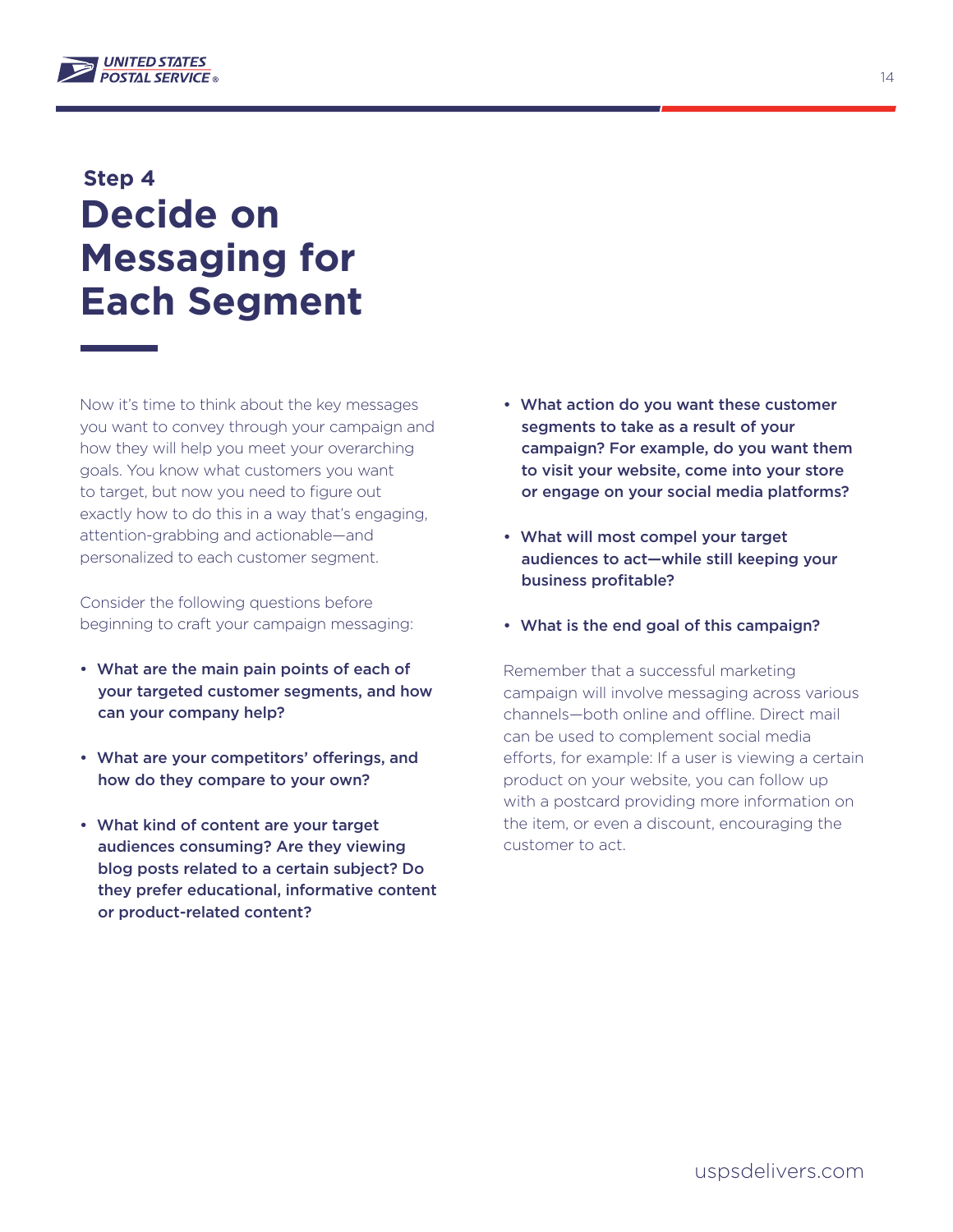

# **Make It Enticing**

Will beautiful pictures of your resort property be enough to entice customers to book their vacation? Or could you afford to offer them one night out of seven free during the off-season?

Personalization can help make these kinds of offers more enticing. If a customer has viewed a specific property on your site, or "liked" an image of it on social media, you may want to send a postcard highlighting the amenities and features of the property or offering a one-time booking promo.

You'll need to do some calculations to figure out what makes the most sense for your business and how your messaging will help meet the goals you've laid out for each of your customer segments.

# **Help Your Customers Respond**

A strong call to action is the cornerstone of a successful marketing campaign. By coordinating direct mail and digital efforts, you can create a highly effective omni-channel campaign that helps customers do what you would like them to do.

For example, if you want them to call a certain number to set up an appointment, you may want to send a mailpiece after you observe them browsing the services page on your website. Or if you observe that a customer has left certain products in their online shopping cart, it may be useful to follow up with visually engaging direct mail that reminds them of these items.

Aside from using mail as a follow-up to customers' online activities, you can also use it as the starting point. For example, you may send prospective customers a postcard detailing a new product promotion with a QR Code® that they can scan, leading them to your online store.

Each of these examples points customers to a clear-cut action—calling your business to schedule an appointment, revisiting an online shopping cart, browsing products on your site. The takeaway? Being clear about the actions you want people to take, reaching clients through multiple channels and coordinating direct mail and digital campaign efforts increase the chances of a response.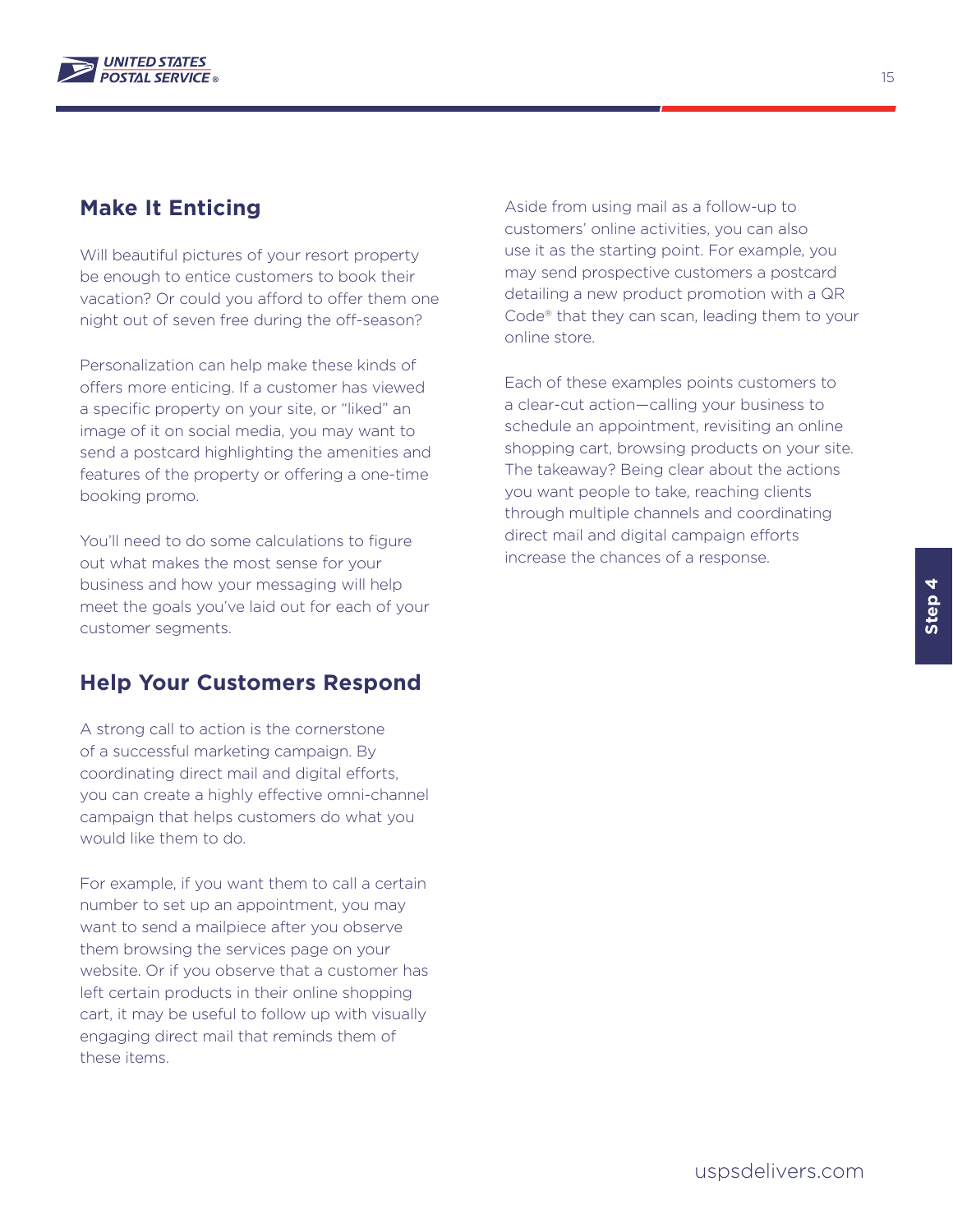

A bicycle shop sends out a direct mail postcard for 10% off a tune-up. The mailpiece includes a QR Code® linking to the shop's website, encouraging customers to set up an appointment for the tune-up. The call to action is clear, incentivized with a discount and prompts people to explore the company site.

And it doesn't stop there: When customers come into the store for their tune-up, shop employees can then ask for their contact information so the store can send them emails about new promotions. At the shop, employees may give customers a brochure about a race the shop is sponsoring. In the race registration materials and on race day itself, participants may be asked to upload race photos tagging the shop's social media channels.

# **Example Checklist**

Drawing inspiration from the example above, think about all of the channels and platforms you use to interact with your customers—and the ones you could be using. Then think about how you lead customers from one channel to another, focusing specifically on the ways you can coordinate direct mail and digital efforts. Below are some key channels to consider.

- $\oslash$  Social media  $\oslash$  Word of mouth  $\oslash$  Digital ads  $\oslash$  Direct mail  $\oslash$  Brick-and-mortar stores  $\varnothing$  Emails  $\oslash$  Websites and apps  $\oslash$  Online videos
- Blog posts
- $\varnothing$  Live chat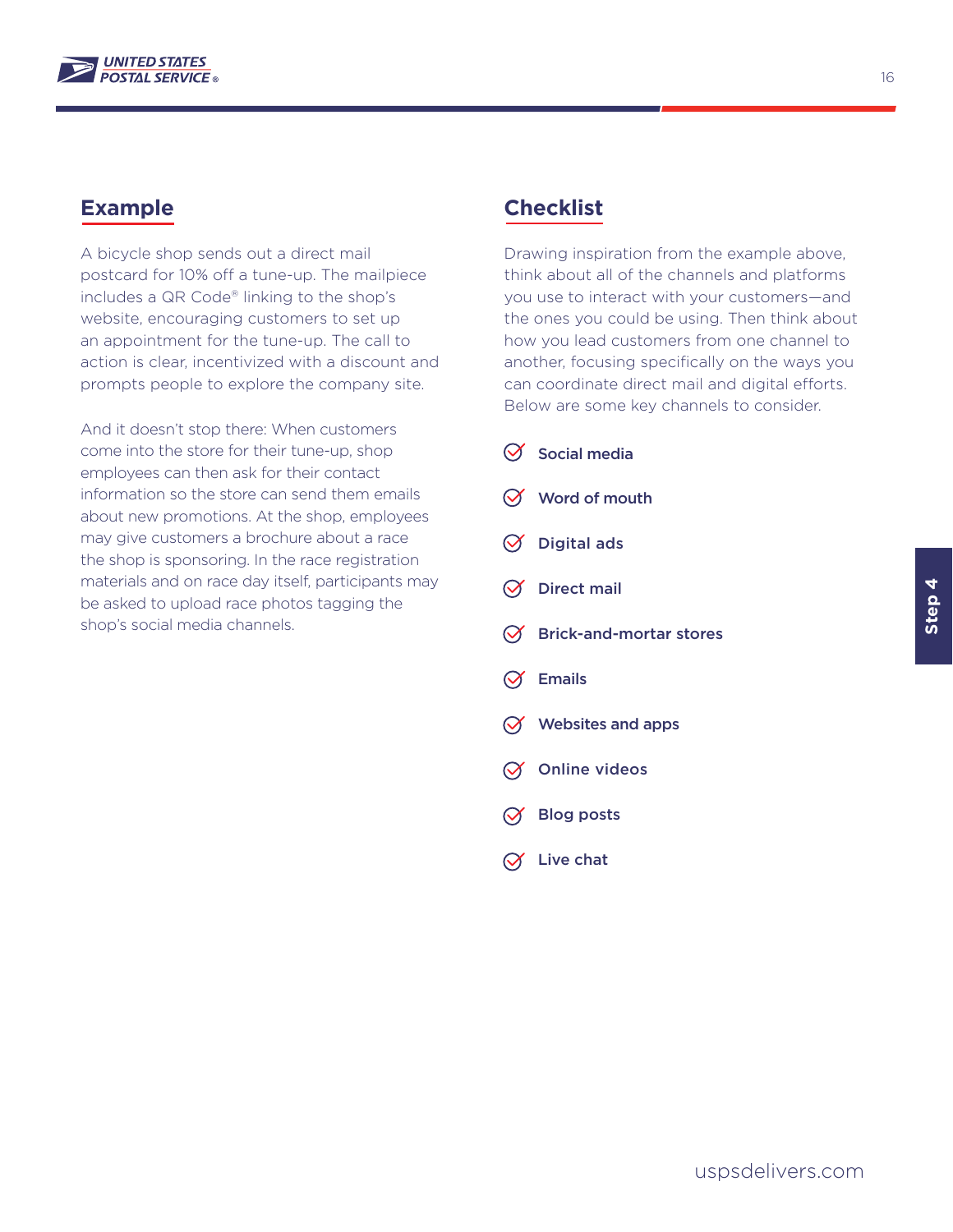

# **Step 5 Create Your Mailpiece**

Now comes the fun part: putting your actual mailpiece together.

If you have the budget, you can hire an advertising agency or mail service provider to help you with some or all of the necessary steps: deciding on a format and mail type, writing and designing your piece and making sure it meets USPS® requirements. The company you partner with for these services may even mail it for you. If your business lacks in-house expertise in graphic design or copywriting, it probably makes sense to hire professionals so you can feel confident that you're sending out an effective piece.

However, if you'd rather design the mailpiece yourself and are budget-conscious, we'll show you how. Even if you decide to contract out the work, it's a good idea to read this section so you'll be able to work more effectively with the agency you hire.

# **Deciding on a Format**

Direct mail can come in many shapes and sizes, each with its own advantages.

**Postcards** are affordable and can be used in various ways, whether you include a QR Code® that links to an exclusive sale or provide a discount code for people to use in your online store. Plus, recipients don't even need to open an envelope to read your message, making it easy to reach people sorting through their mail. A recent study shows that postcards have a 12% response rate to house mailing lists—more than that of letter-sized envelopes, at 10%.<sup>1</sup>

**Self-mailers** are simply sheets of paper folded and sealed so they can be mailed without an envelope. They give you more room to present information than a postcard, and are costeffective, easy to print and easy to assemble. Plus, they require less handling than a letter. Self-mailers can be very simple, such as a sheet of stock paper folded in half, or more complex, such as a large sheet folded in ingenious ways for example, with a tear-off coupon, order form and business reply envelope, all in one.

**Letters** are perceived as professional and personal. Research shows that highly targeted customers tend to respond to long directmail letters. A letter gives you more space to tell your story, and stories are much better at illustrating points and driving emotional decisions than mere facts.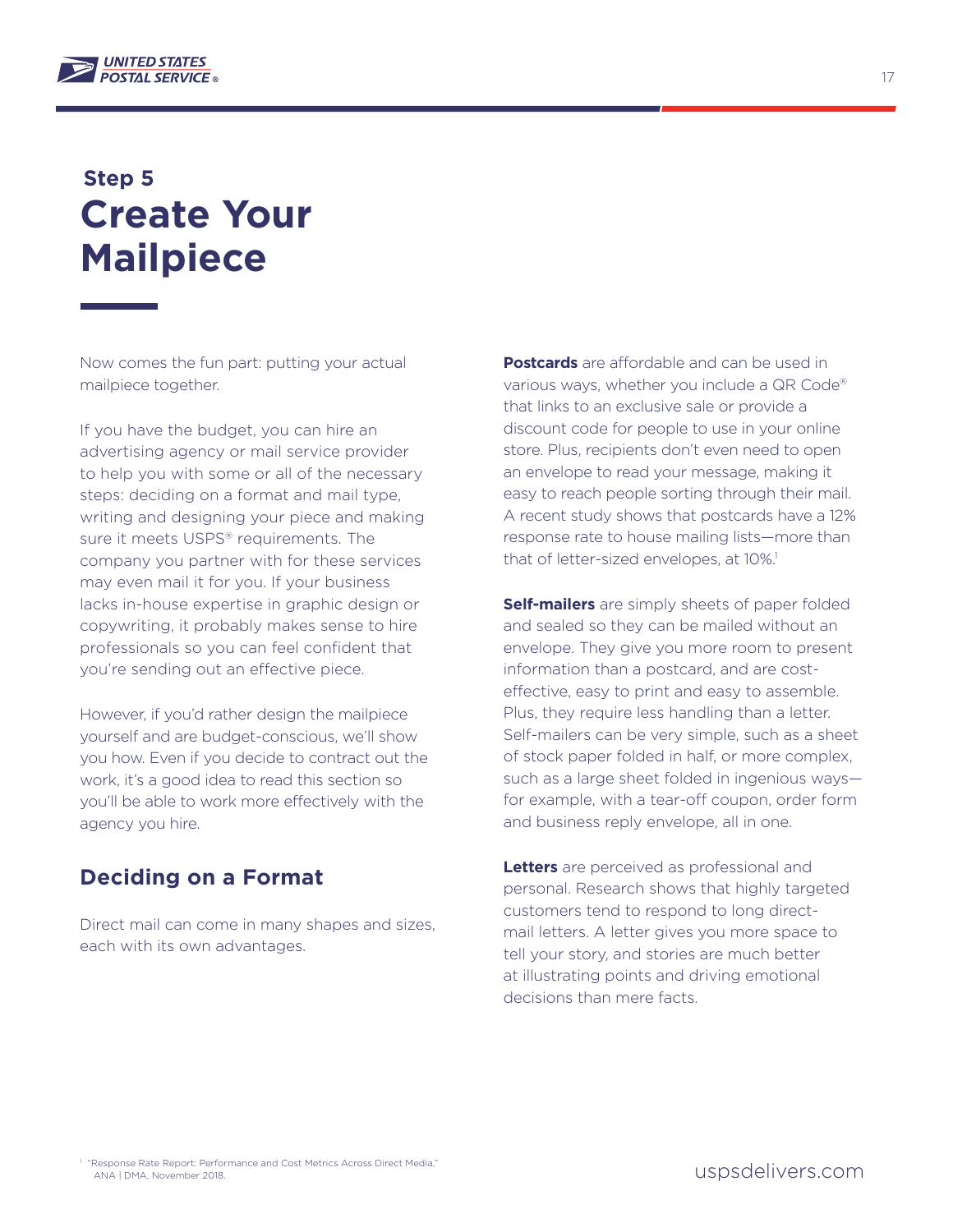

**Flats** are larger than a letter-size mailpiece and much more versatile: [A flat](https://pe.usps.com/businessmail101?ViewName=Flats) can be an envelope, self-mailer, brochure or single large card. USPS<sup>®</sup> handles flats separately from other mail. They are the only type of mailpiece that can be used with USPS Every Door Direct Mail® (EDDM®).

**Catalogs** are more expensive to produce but deliver good response rates. 42% of catalog recipients reported reading catalogs, and another 25% reported glancing through or saving catalogs for later.<sup>1</sup>

#### **Three-dimensional and other exclusive mailers**

can be more costly, but they get noticed. Popular tactics include pop-up features and sound chips, eye-catching inserts with dimensional geometric die cuts, varnishes and finishes that create interesting textures and unique mailing tubes.

For each of the formats we've discussed, you can explore ways to make your piece engaging and drive digital engagement, such as QR Codes® and augmented reality (AR) filters.

# **Deciding on a Mail Type**

USPS offers several economical choices for delivering your direct mailpieces. These include:

**First-Class Mail®:** The maximum weight for a parcel is 13 ounces or less; for a letter, 3.5 ounces or less. You must be mailing at least 500 pieces to qualify for lower commercial prices. [First-Class Mail](https://www.usps.com/ship/first-class-mail.htm) prices are the same regardless of how far the mail travels and include forwarding and return services.

If you mail at single-piece prices, there's no special payment method, no mailing permit and no extra time required to presort the mail. You simply put a stamp on it and drop it in the collection box. First-Class Mail is typically delivered in one to five days.

**USPS Marketing Mail®: Your mailpiece must** weigh [16 ounces or less,](https://pe.usps.com/StandardMailEligibility/Index) and you must be mailing at least 200 pieces or 50 pounds of mail. Delivery times usually range from three to 10 days. USPS Marketing Mail is often the best choice for direct mail because postage prices are lower. Discounts for nonprofits are available but require specific authorization.

USPS Marketing Mail is not [forwarded](https://pe.usps.com/businessmail101?ViewName=StandardMail) [or returned](https://pe.usps.com/businessmail101?ViewName=StandardMail) unless you request it and pay additional costs. It can't be used for international mailings.

#### **USPS Every Door Direct Mail service, or**

**EDDM:** This allows you to reach customers [in targeted neighborhoods](https://www.usps.com/business/every-door-direct-mail.htm) using an online mapping tool without having to provide names or street addresses. You can choose from different postal routes based on the demographics you're looking to target. USPS then delivers to every address on your selected routes.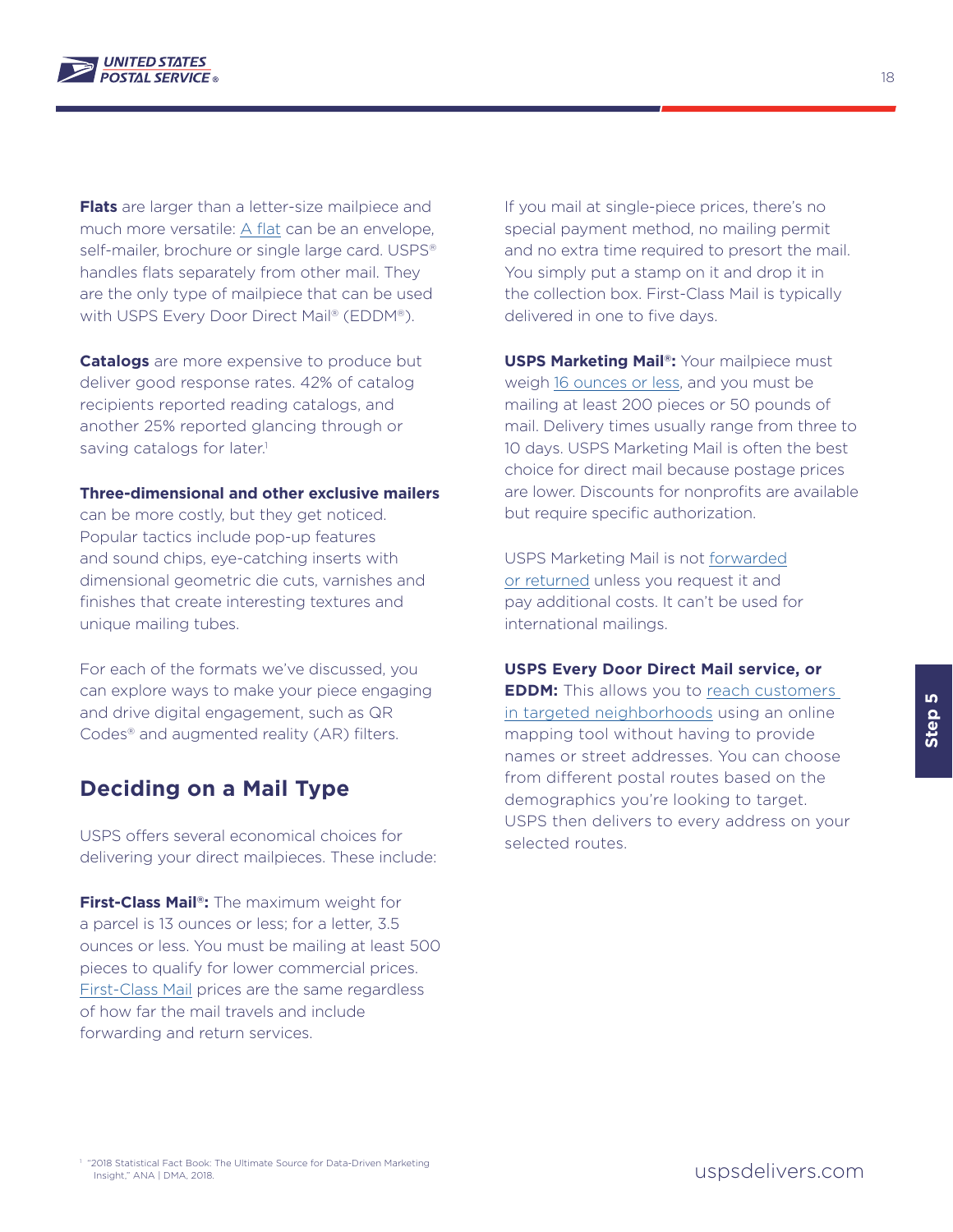

# **Writing Effective Text**

#### **Grab Them With a Strong Headline**

Headline writing is so important in direct mail that whole books have been written on the subject. That's because you have only a few seconds to persuade your prospects to keep reading after they see your headline. Research direct mail headline writing online; you'll find lots of examples of headlines that grab readers' attention. We can't cover everything here, but these tips can help get you started:

- Always focus on the benefit to the customer—the solution you provide to their problem.
- Keep headlines straightforward. Avoid puns or wordplay so there's no chance of customers misunderstanding.
- Make your offer concrete. Use numbers if you can: "Now you can make healthy, delicious dinners in 30 minutes or less " or "Sleep better tonight—save 50% on mattresses now."

#### **Keep Your Text Simple and Easy to Understand**

Your customers are busy. If they have to struggle for even a second to figure out what you're trying to say, they'll stop reading. After you write, read your text aloud and listen for repetitive or confusing sections. If it doesn't sound clear, rewrite. Then have someone who's not familiar with your business read your text and see if they understand it.

#### **Write the Way Real People Talk**

Imagine that you and your prospect are having a friendly conversation. Refer to your customer as "you," and your business as "we" or "I." Use ordinary words, active verbs and short sentences. Don't be afraid to use contractions (for example, "it's" and "can't"), because that's how people talk. To help keep it authentic, record yourself explaining your product or service as if you're talking to a friend. Then transcribe your recording. This won't be your final text, but it can help you capture the tone you want to use.

#### **Give Them Reasons to Believe**

Try reading your text as if you were a pessimistic customer looking for "the catch." Use numbers and statistics if you have them, to prove that your product works. Use quotations from experts or testimonials from satisfied customers. Offer them a free trial or a money-back guarantee.

#### **Don't Forget to Help Your Customer Respond**

As discussed earlier, a strong call to action is key. This can be similar to the "Learn More" or "Add to Cart" button on a website. Help your customers respond. For instance, you may want to include language like "Text this number to make an appointment" or "Scan this QR Code® for details."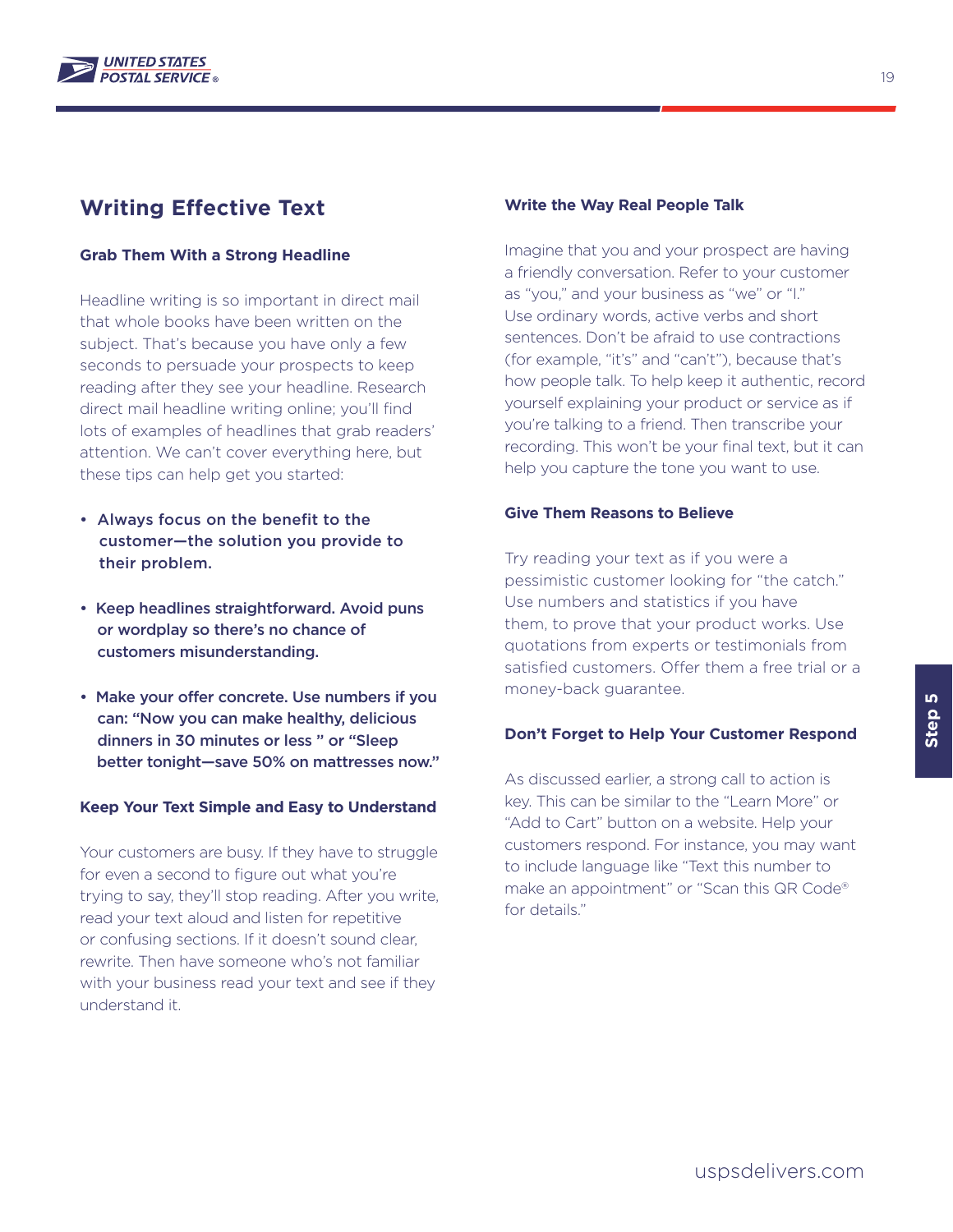

# **Creating Your Design**

The layout of your direct mailpiece can be as important as its content. Layout refers to the arrangement of text blocks, headlines and graphics. It should be well balanced, easy to read and inviting.

Here are a few tips:

- Avoid trying to put too much on one page. This can make your piece appear confusing and messy, and that could turn the reader off.
- Don't use overly fancy fonts or ALL CAPS for your text. Both can make your piece hard to read.
- Break up large text blocks with headlines, bullet points, graphics or white space.
- Use no more than two or three colors and no more than two fonts to ensure a clean design.
- Don't try to emphasize everything. Let the design show your reader what your main point is.
- Remember who your customer segments are. For instance, if someone has been viewing a certain product category on your online store, you'll want to send mailers that highlight these items and keep the products top of mind. Or if you're targeting customers who live in a rural area, you may want to use imagery that reflects this, speaking to their day-to-day needs and desires.

If you don't want to design your piece from scratch, you can easily find templates online to guide you, or at least give you some ideas.

# **Working With a USPS® Mailpiece Design Analyst**

As you're designing your mailpiece, you'll need to find out how USPS requirements will affect your mailing.

You may want to meet with a USPS Mailpiece Design Analyst (MDA). MDAs are specially trained postal employees who can provide advice and evaluate whether mailpieces are automation-compatible and machinable, and whether they qualify for automation-based prices. These specialists can answer all kinds of questions about mailpiece design, including reply mail design.

#### Mailpiece Design Analysts can:

- Review mailpieces for adherence to USPS standards.
- Evaluate mailpieces for automation compatibility.
- Answer technical mailpiece design questions.
- Test paper mailpiece samples for acceptable thickness, flexibility, rigidity, background color, etc.
- Guide you in using the [Automated Business](https://postalpro.usps.com/mailing/abrm-tool)  [Reply Mail \(ABRM\) tool](https://postalpro.usps.com/mailing/abrm-tool) to create your own artwork.
- Assess the readability of your mailpiece.

You can reach the USPS MDA Support Center at 855-593-6093 or mda@usps.gov. The hours of operation are Monday through Friday, between 7:00 am and 5:00 pm CST.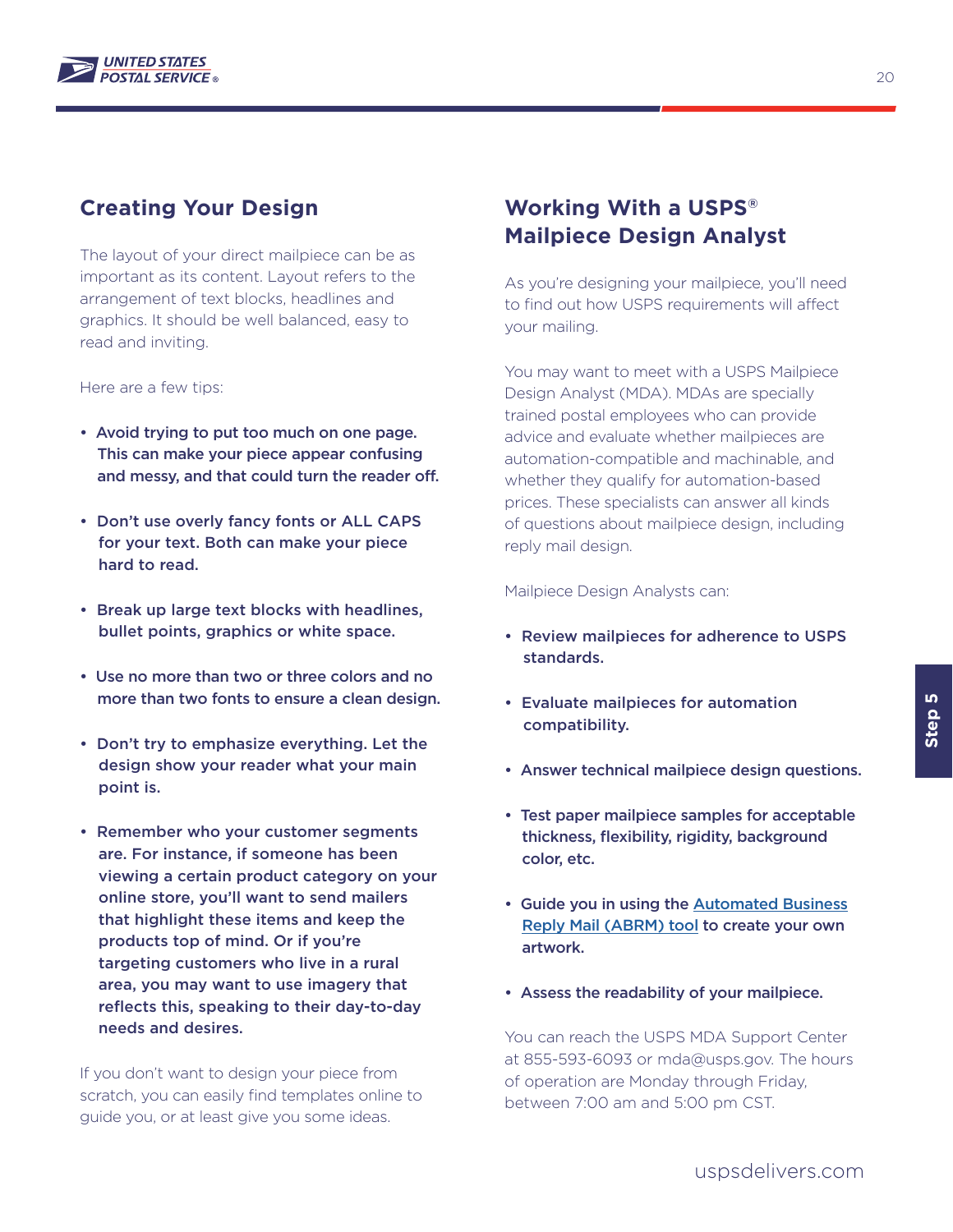

# **Example**

Here is an example of an effective direct mailpiece for the bicycle shop discussed previously. With an easy-to-read font, clear and conversational messaging and a simple design, the postcard immediately grabs customers' attention, enticing them to schedule a tune-up.



# **Checklist**

Once you're ready to create your mailpiece, analyze customer psychographic, demographic and behavioral data to get started brainstorming your ideas for design and copy. Focus on how you'll appeal to each of your customer segments, and draw out any ideas you have for design.

- $\oslash$  What are your segments most concerned with? Affordability? Convenience? Speed? Top-notch quality? Ethical, eco-friendly manufacturing processes?
- $\oslash$  Where do your customers engage the most with your brand? Should your mailpiece lead them to your website? Social media account? Information for an in-store event?
- $\oslash$  What kind of design and layout would most appeal to the customers you're targeting?
- $\varnothing$  What tone and style of copy would most appeal to your clients?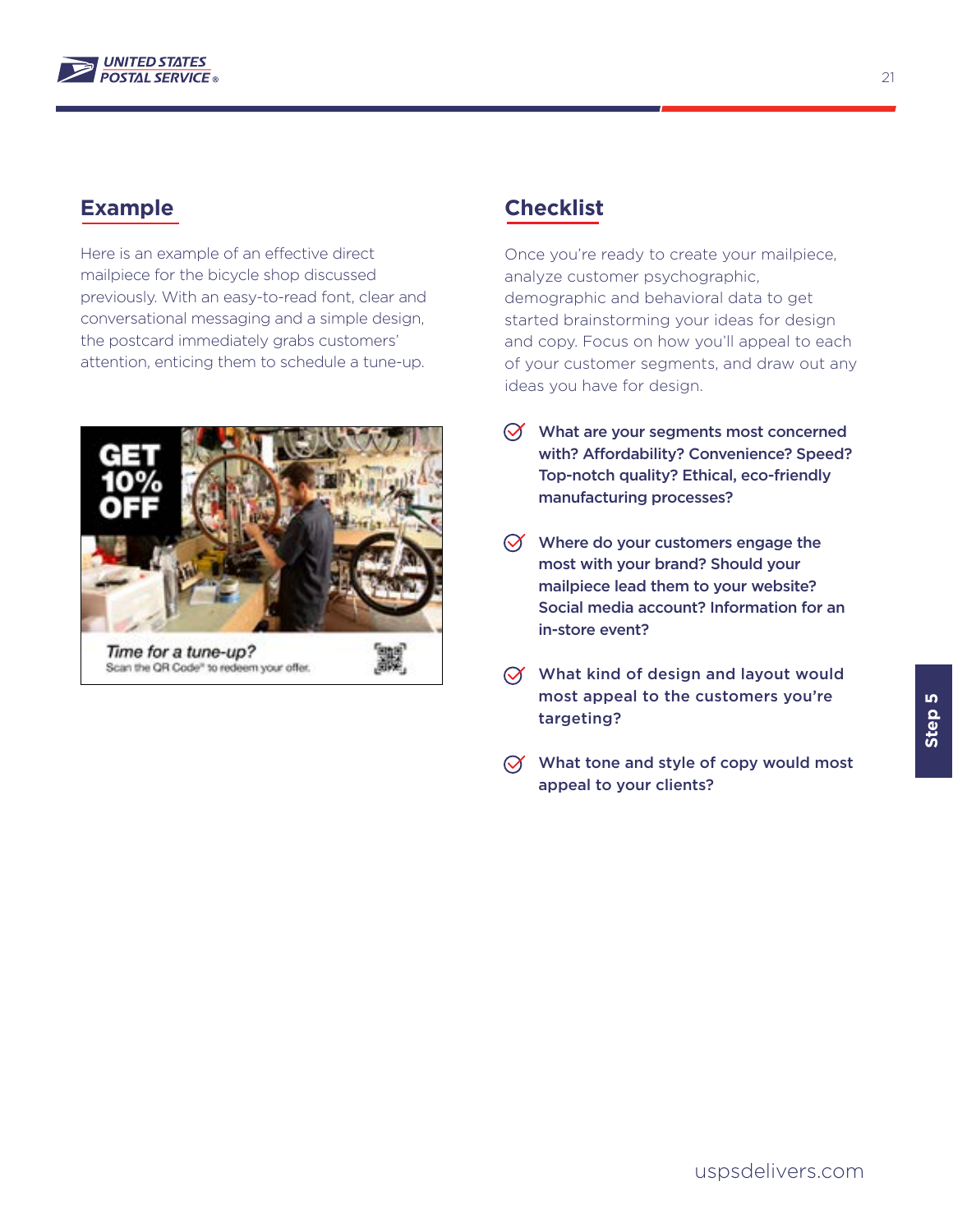

# **Step 6 Work With a Printer**

You should begin the process of choosing a printer before finishing your direct mailpiece design. Ask for bids from at least three printers and, if possible, don't make your choice solely based on price. Ensure the printer produces quality work by asking for samples, and always check references before making a final decision.

Here are some questions to consider when evaluating printers:

- Do they have a reputation for delivering jobs on time?
- How large is the shop? Are there other presses available that your job could run on if the scheduled press has problems?
- Who do you have the most confidence in to do what is necessary to get the job done, particularly if problems arise?
- Who has been in business the longest? Will they still be in business if you want to rerun the job?
- Are they a full-service shop, or will they have to subcontract some aspects of the job out to someone else (e.g., for color separations)?

# **Asking for Bids**

When getting written bids from printers, first make sure that you clearly indicate the specifications of your project. Specifications may include:

- Number of pages
- Dimensions
- Quantity
- Paper and cover stock
- Type of binding
- Number of colors in the text
- Number of colors on the cover
- Number of black-and-white photos
- Number of color photos
- Any special requirements

Give the printer a firm deadline for when you must have the finished product, what materials you will be furnishing, and where and how they should ship the finished product. Let them know you are getting other bids, and ask how long the prices are valid.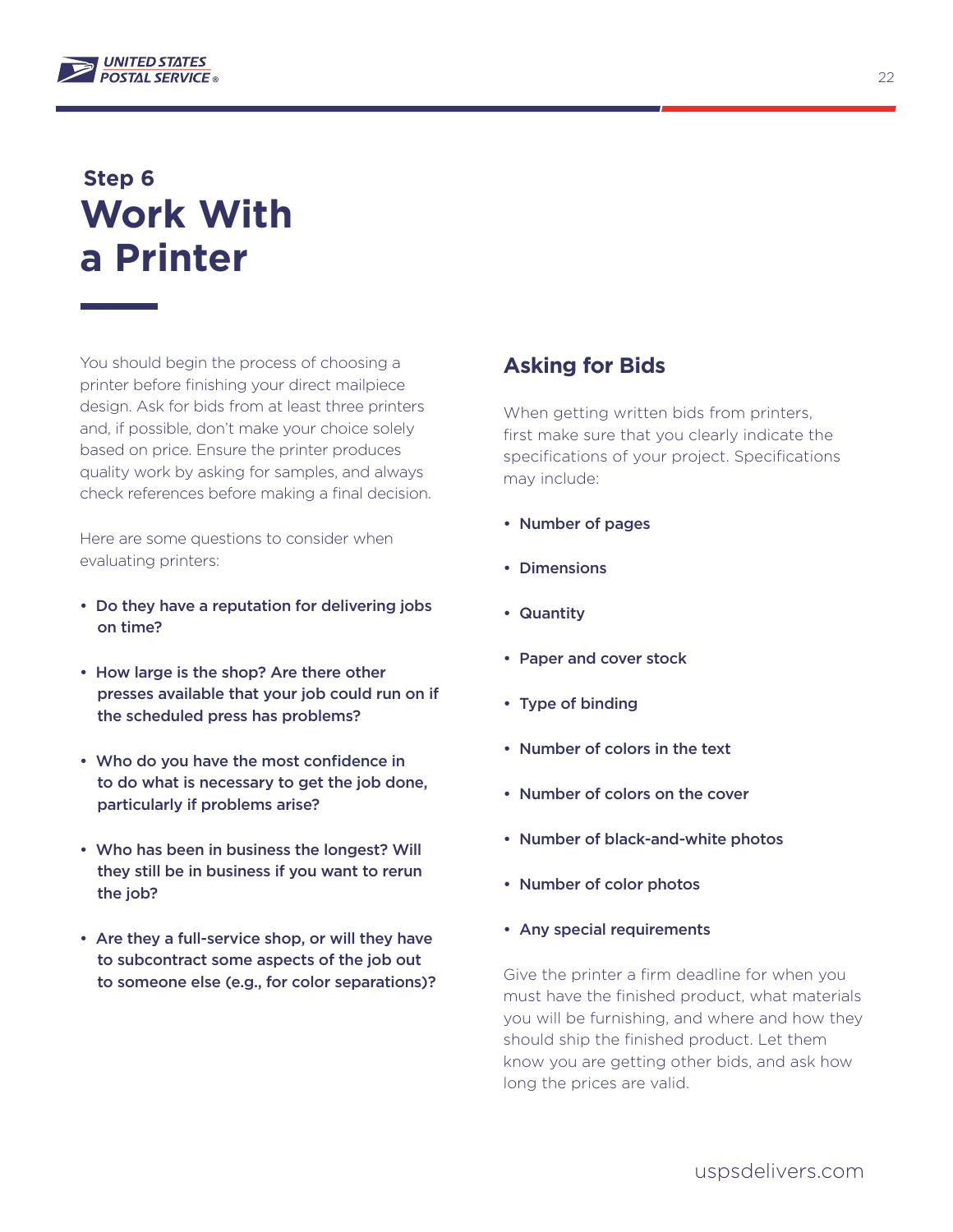

# **Approving Bluelines**

After the printer has prepared your materials, you'll be given a blueline and color proof, or you'll be emailed a PDF. A blueline is a photographic print of negatives that, unless changes are made, shows how the final product will look.

Read bluelines meticulously. This is truly your last chance to fix mistakes before they become costly. This is not, however, the time to totally rewrite the text or redo the layout. At this point, you're looking for major errors. Check the placement and positioning of photographs, charts, graphics, text and headlines. Check line breaks, page breaks, photos and cropping. See whether the colors are exactly as you intended. Make a note of any stray marks, broken text or any other items that don't look exactly as they should.

When you sign the blueline, you are giving the printer approval to proceed. Any changes made after printing has started will not only affect your budget but can also throw off your mailing schedule.

# **Example**

A restaurant owner solicits bids from three print shops, providing them with specifications. One print shop has a great price, but they have missed the restaurant's printing deadlines in the past, so that bid is rejected.

The other two are similarly priced, but one responds late to the request for bids and initially misunderstands the specifications. So the business goes with the on-time bidder, who also has good online reviews. The printer provides clear instructions on how to prepare files for printing. When the restaurant discovers a problem with the color on the blueline, the printer fixes it quickly and delivers the job on time.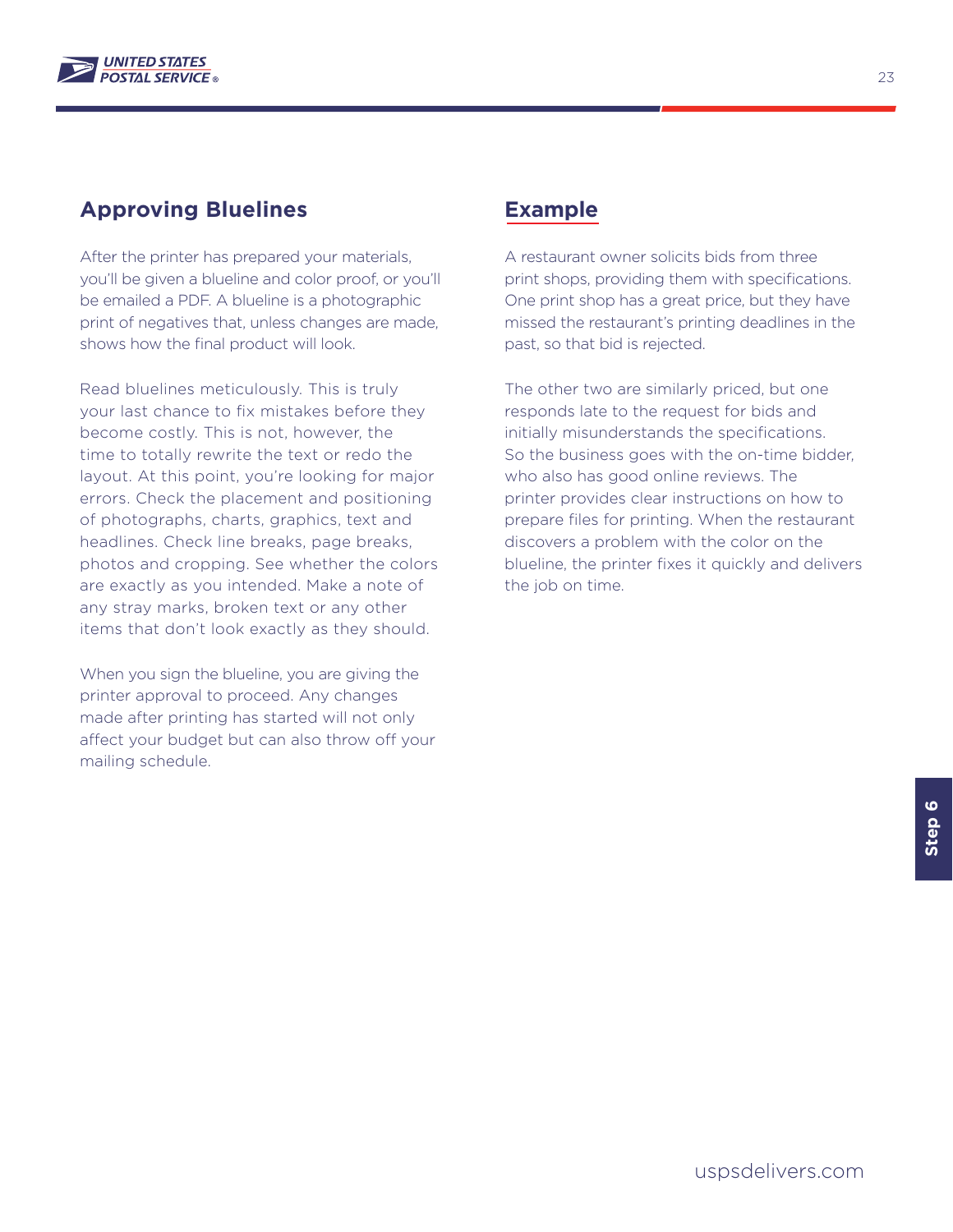

# **Proofreading Checklist**

Before you send your file to the printer, read through this list to ensure everything is clean, concise and error-free.

- $\infty$ Proper spelling, grammar, punctuation
- $\varnothing$  All mailing addresses correct
- $\Theta$  All hyperlinks work and direct customer to the right place
- $\Theta$  All phone numbers and physical addresses correct
- $\oslash$  Consistent formatting (e.g., same fonts used for similar elements)
- $\Theta$  No missing or duplicate words, sentences or paragraphs
- $\Theta$  Consistent spacing between lines, words and letters
- $\Theta$  No orphans (single word or part of a word that appears by itself at the bottom of a page or column) or widows (single word or part of a word that gets pushed to a new column by itself); both can make your design look awkward
- $\Theta$  If more than one page, all pages in order
- $\varnothing$  Text flows correctly from one page to the next and one column to the next
- $\Theta$  Graphics and logos spelled correctly and placed correctly, with no overlap with copy and no cut-off letters

# **Blueline/PDF Checklist**

Once the printer sends a blueline or PDF for you to approve before printing begins, use the checklist below to ensure key elements of your design are in order.

- $\Theta$  Photos, charts and graphics placed correctly
- $\oslash$  Colors appear as intended
- $\Theta$  Every word spelled correctly
- $\Theta$  Headlines and text placed where intended
- $\bigcirc$  If there are page breaks, words carry over from one page to the next as they should
- $\varnothing$  Lines break correctly
- No stray marks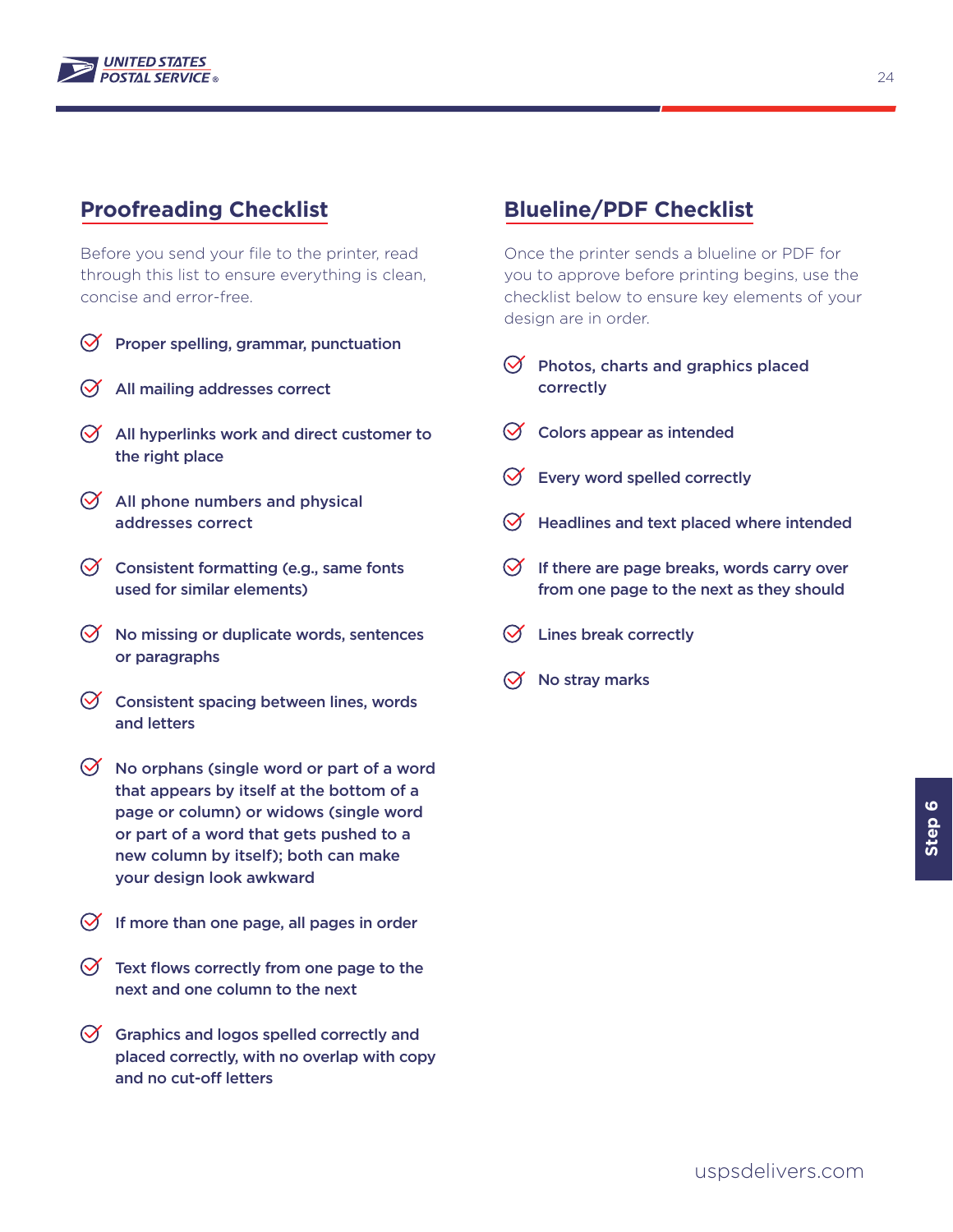

# **Prepare Your Piece for the Post Office™ Facility Step 7**

Now that your mailpiece is printed, it's time to get mailing!

# **Is Bulk Mail Right for You?**

If you're hoping to send out mail at bulk-mail prices, some key factors to consider are listed below. For further information, read more about [USPS Marketing Mail®](https://pe.usps.com/businessmail101?ViewName=StandardMail).

The term "bulk mail" refers to larger quantities of mail prepared for mailing at reduced postage. It includes the commercial First-Class Mail® and USPS® Marketing Mail® that you would likely be using for your direct mail.

Bulk prices are lower than "single-piece" prices. With single-piece mail, you pay the full price; when you put a stamp on a letter, you're paying single-piece postage. Many businesses pay single-piece postage even though they are carrying out large mailings. Why? Because they don't want to do the extra preparation work they either don't have the time or it's just not cost-effective for their business.

The Postal Service offers lower prices for bulk mailings, because you do some of the work that otherwise would have to be done by the Postal Service (for example, sorting the mail by ZIP Code™ or transporting the mail to a destination postal facility).

To [qualify for commercial prices,](https://pe.usps.com/BusinessMail101?ViewName=WhatIsBulkMail) you must:

- Obtain a mailing permit and pay an annual mailing fee for each class of mail (First-Class Mail and USPS Marketing Mail).
- Pay postage using precanceled stamps or a postage meter or permit imprint.
- Design a mailpiece that meets size, shape and weight requirements.
- Ensure that your addresses are accurate.
- Presort your mail. Presorting means grouping mail by ZIP Code. All of the pieces going to the same destination get grouped into the same bundle or tray. You'll sort to specific areas and then work your way up to more general areas. All leftover pieces are combined.
- Mail at least 500 pieces for First-Class Mail or 200 pieces (or 50 pounds) for USPS Marketing Mail.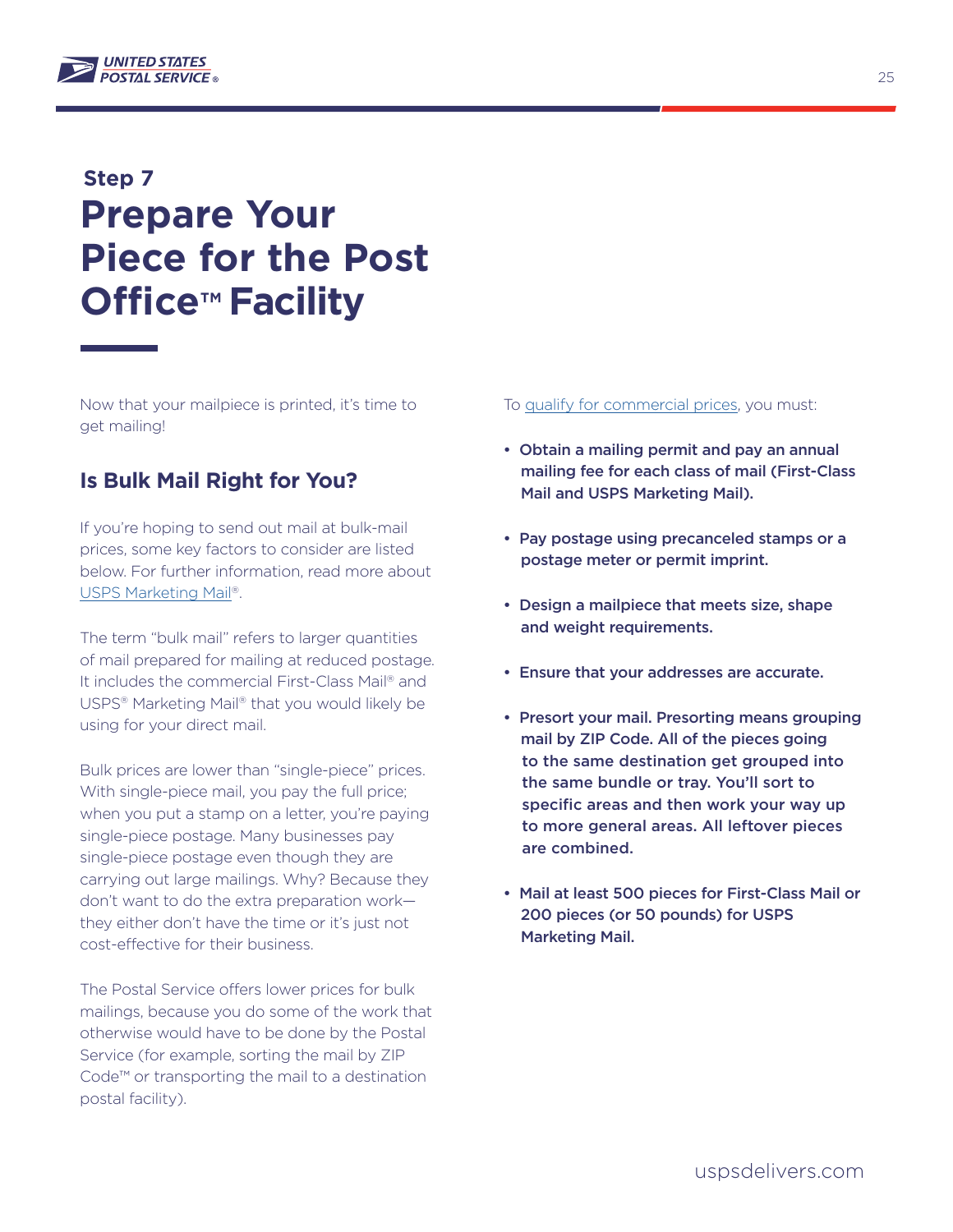

You can also lower your costs if your letters and cards are compatible with USPS® automated processing equipment. To qualify for automation prices, your mail must conform to very specific criteria, including:

- An [Intelligent Mail® barcode](https://postalpro.usps.com/mailing/intelligent-mail-barcode) encoded with the correct delivery point routing code on each piece in the address block or in the barcode clear zone.
- An address list that has been checked and CASS Certified™ within the last 180 days. The Coding Accuracy Support System, or CASS™, improves the accuracy of delivery codes that appear on mailpieces.
- No polywrap, polybag, shrinkwrap, clasps, strings, buttons or similar closure devices.

# **Getting Outside Help**

If you don't want to do all the work yourself, you can contract with a [presort bureau or lettershop.](https://pe.usps.com/BusinessMail101?ViewName=SortingMail) These businesses specialize in preparing bulk mailings. Some will do it all for you—from creating your mailpiece to dropping it off at the Post Office<sup>TM</sup>

# **Software Vendors**

Many companies sell "presort software," which is special computer software that presorts your addresses, figures out how many mailpieces will qualify for which postage prices and prints out a completed postage statement. Presort software can cost anywhere from about \$100 (for simple packages) to thousands of dollars (for very sophisticated software). Look for software that is [PAVE-certified](https://postalpro.usps.com/certifications/pave)—that means it has been tested and approved by the Postal Service.

# **Where to Drop Off Your Business Mail**

All commercial business mail must be brought in to a business mail entry unit (BMEU). You cannot give business mail or permit imprint mail to a letter carrier or put it in a collection box.

You must take it to the Post Office where you hold your mailing permit. For most mailers, this will be your local BMEU, but if you're in a small town, you may have to take your mail directly to the retail window. Call first to find out exactly [where you need to go](https://postalpro.usps.com/locators/find-bme) and the best hours to bring your mail.

# **Checklist**

Make sure you bring these items with you when you're ready to drop off your mail at the BMEU or entry post office:

- $\Theta$  All of the mailers you'll be sending out to customers.
- $\Theta$  Your signed and dated postage statements, if you're using hard copy. You can also complete and send your online postage statement electronically.
- $\Theta$  Supporting documentation (your tally sheet or printouts from presort software).
- $\Theta$  Payment to cover any additional postage due (if your advance deposit account won't cover the cost of your mailing, or if you've put precanceled stamps or metered or PC Postage® indicia stamps on your mail). For precanceled stamp or metered mailings, in lieu of a payment, you can affix a meter strip to your postage statement to pay for the additional postage.

**Step 7**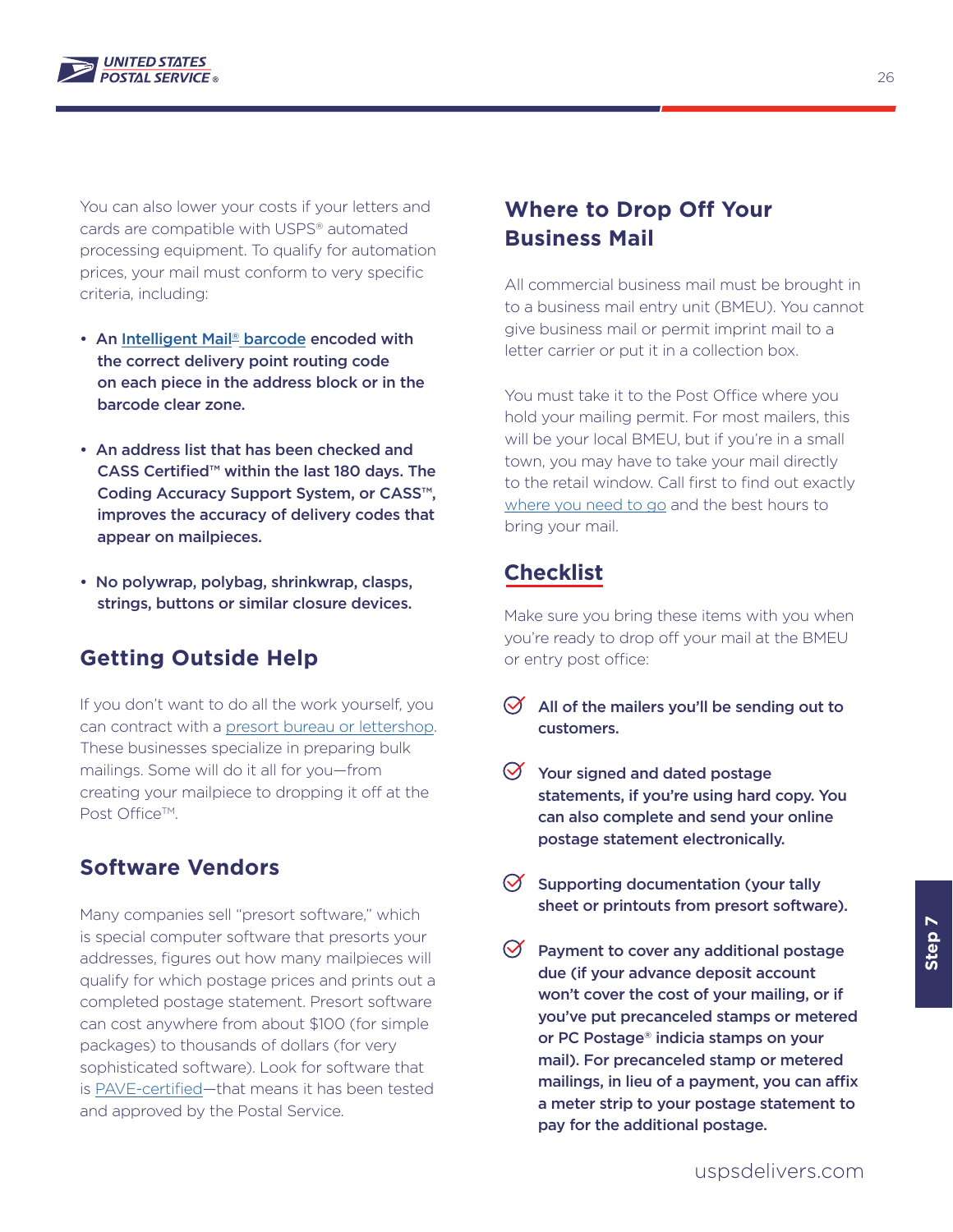

### $\varnothing$  Payment for your annual mailing fee (if you haven't already paid it).

If you want a copy of your postage statement for **ICOO USPS** website for detailed help. your records, bring two copies of your postage statement with you to the BMEU or entry post office—one to keep and one to turn in with your mail. You can also [register for online services](https://pe.usps.com/BusinessMail101?ViewName=PostageStatement) and submit your postage statements electronically.

The Postal Service uses this documentation to verify the prices you have claimed on your mail.

### **What Happens at the Post Office™**

The clerk checks to make sure that you've prepared your mail properly. The clerk will open at least one of your trays to check your mail for:

- Eligibility of contents (for USPS® Marketing Mail®, the clerk will actually open one of your mailpieces to check that the contents qualify for the price you're claiming).
- Markings and endorsements.
- Proper sorting.
- Postage payment.

If you're paying with permit imprint, the clerk will check to see that there's enough money in your advance deposit account to cover the cost of your mailing.

When you bring in your first mailing, the clerk will perform an in-depth presort verification. Don't be surprised if the first time you bring a mailing to the BMEU, it needs a little fine-tuning. If your mail isn't presorted correctly, the clerk will point out any problems and tell you how to fix them. There's usually room right there in the BMEU for you to re-sort your mail and fill out a new postage statement.

### **For More Information**

Check out the [Business Mail 101](https://pe.usps.com/businessmail101/) section of the

# **Example**

A nonprofit organization plans to mail 10,000 letters to potential donors using bulk mail. They prepared carefully ahead of time, so the mailing went off without a hitch and arrived in customers' mailboxes on time. These are some of the steps they took:

- 1. Obtained a mailing permit and paid an annual USPS Marketing Mail mailing fee
- 2. Paid their postage using a postage meter
- 3. Worked with an MDA to ensure their mailpiece met size, shape and weight requirements
- 4. Presorted the letters by ZIP Code™ into trays
- 5. Contacted their local BMEU about the best time to drop off the mail
- 6. Arrived at the Post Office with all of their mail, signed and dated postage statements, supporting documentation (printouts from presort software) and a payment method in case they needed to cover any additional postage due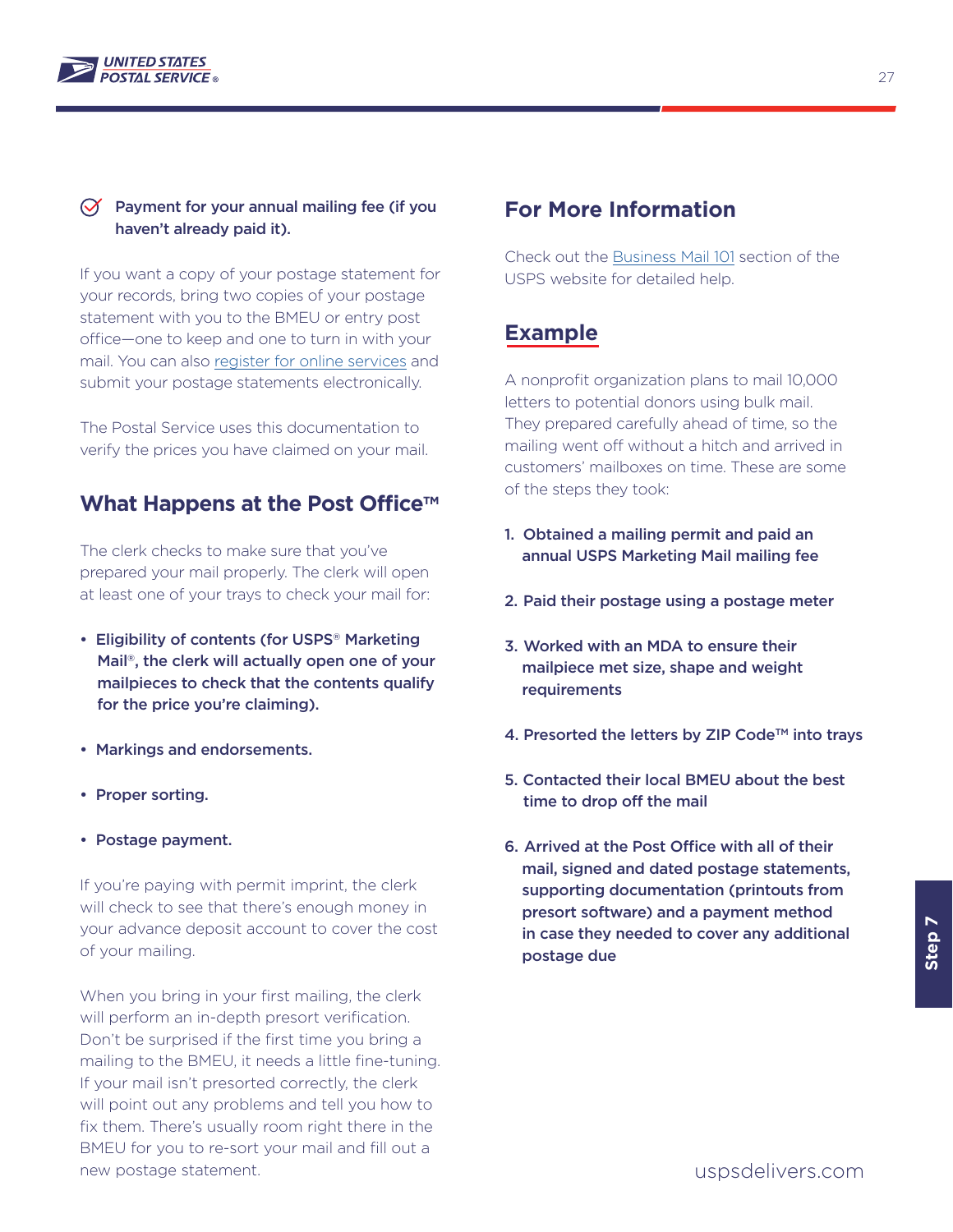

# **Checklist**

Consider these questions when deciding which mailing solution is best for your organization.

- $\Theta$  How many pieces will you be mailing? If it's fewer than 500 pieces for First-Class Mail® or 200 pieces (or 50 pounds) for USPS Marketing Mail®, you can't use bulk mail. You will pay single-piece prices and need not worry about presorting and other bulk mail requirements.
- $\Theta$  If you do qualify for bulk mail, what will it cost you in labor and expenses to take care of the mail-preparation steps listed below? How does that price compare to the price break you'll receive for using bulk mail? Keep in mind that some of these expenses won't recur if you do more than one mailing a year, and you'll probably gain efficiency over time. Here are the key steps you would need to take:
	- Obtain a mailing permit and pay an annual mailing fee for each class of mail (First-Class Mail and USPS Marketing Mail).
	- Pay postage using precanceled stamps or a postage meter or permit imprint.
	- Design a mailpiece that meets [size,](https://pe.usps.com/text/dmm300/dmm300_landing.htm)  [shape and weight requirements.](https://pe.usps.com/text/dmm300/dmm300_landing.htm)
	- Ensure that your addresses are accurate.
	- Presort your mail.
	- Take your mail to a [BMEU](https://postalpro.usps.com/node/1623).

 $\Theta$  If you want to purchase mail-preparation software, what will it cost? And how much will it save you on labor?

 $\oslash$ 

What would it cost to pay a lettershop or presort bureau to do some or all of the work? Check with some vendors in your area to find out what services they offer and what they charge.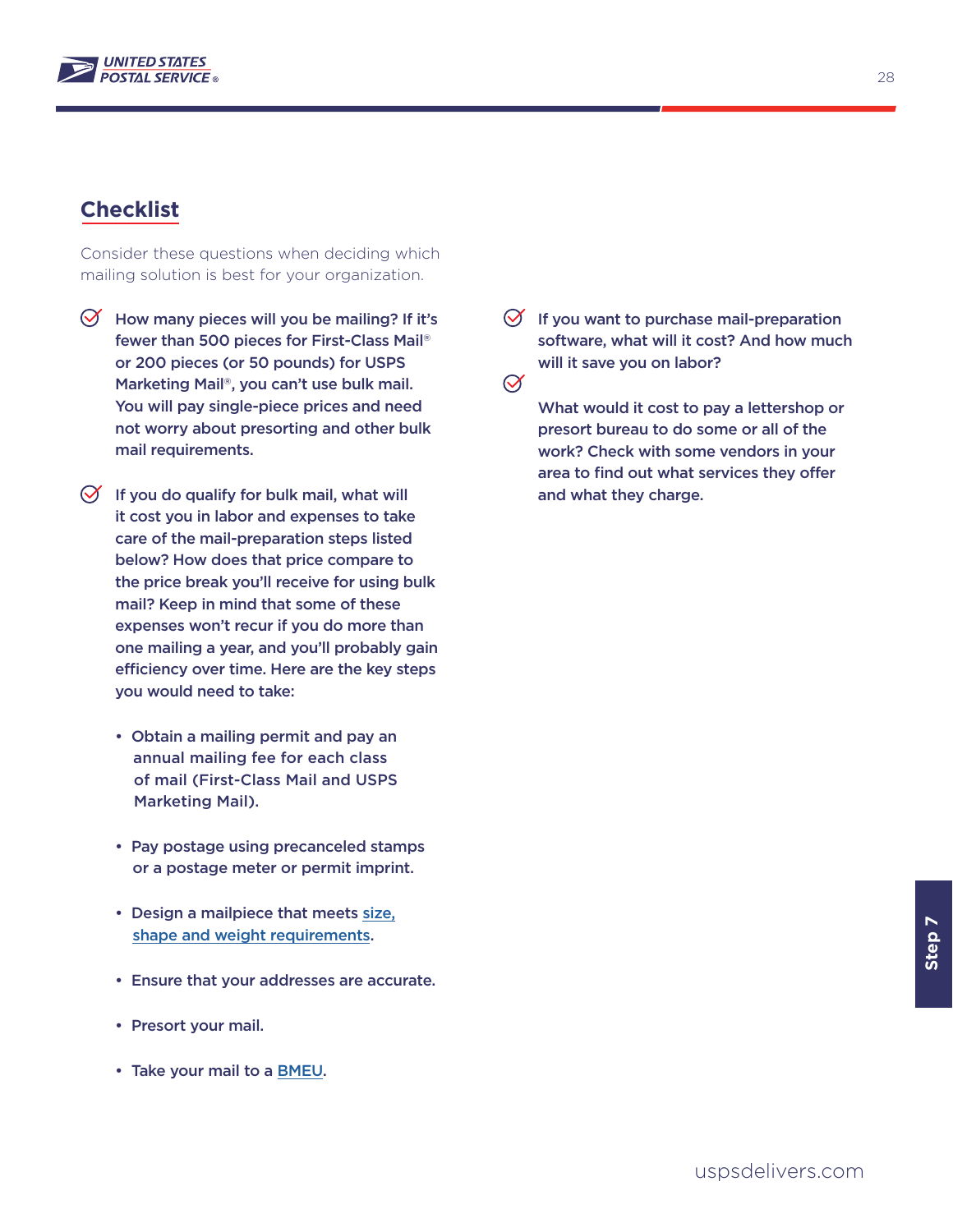

# **Track Response and Fine-Tune Your Campaign Step 8**

Your job isn't finished once you've put your pieces in the mail. To make sure you're getting the greatest return on your investment, you need to carefully test how well your campaign is working.

Ideally, you would do this on a small scale before you do a larger mailing so you can tweak different elements to get the best performance. Then you can use similar testing methods once the campaign is in full swing to see how well it's working and continue testing with any follow-up direct mail efforts.

# **Preliminary Testing**

If you're doing preliminary testing, direct mail experts recommend sending your test mailings to at least 10% of your total prospects.

For direct mail, testing is a systematic way of trying different approaches to see which works best. For instance, you could test two different headlines and see which gets the best response. You could test different prices, a sample of names from two different mailing lists or responses from different geographic areas. You could test different envelope designs or different calls to action.

Test one element of a mailing (e.g., price, mailing list or copy) at a time, and keep the rest of the package consistent so you can be sure of what is causing any changes in the results.

# **How to Tell Whether Your Campaign Is Making a Difference**

Marketers may use several different methods for tracking response. Here are a few of them:

- In your direct mailpiece, ask respondents to go to a personalized URL (PURL), scan a QR Code® or use an online discount code. If they follow through, you will know you got their attention. If you're testing different elements of a mailing list, you can change the discount codes so you know which mailpiece is performing best.
- Ask customers to "like" or "follow" you on social media.
- Use a contact phone number that is associated only with the campaign.
- Simply have your salespeople or receptionist casually ask customers how they heard about you.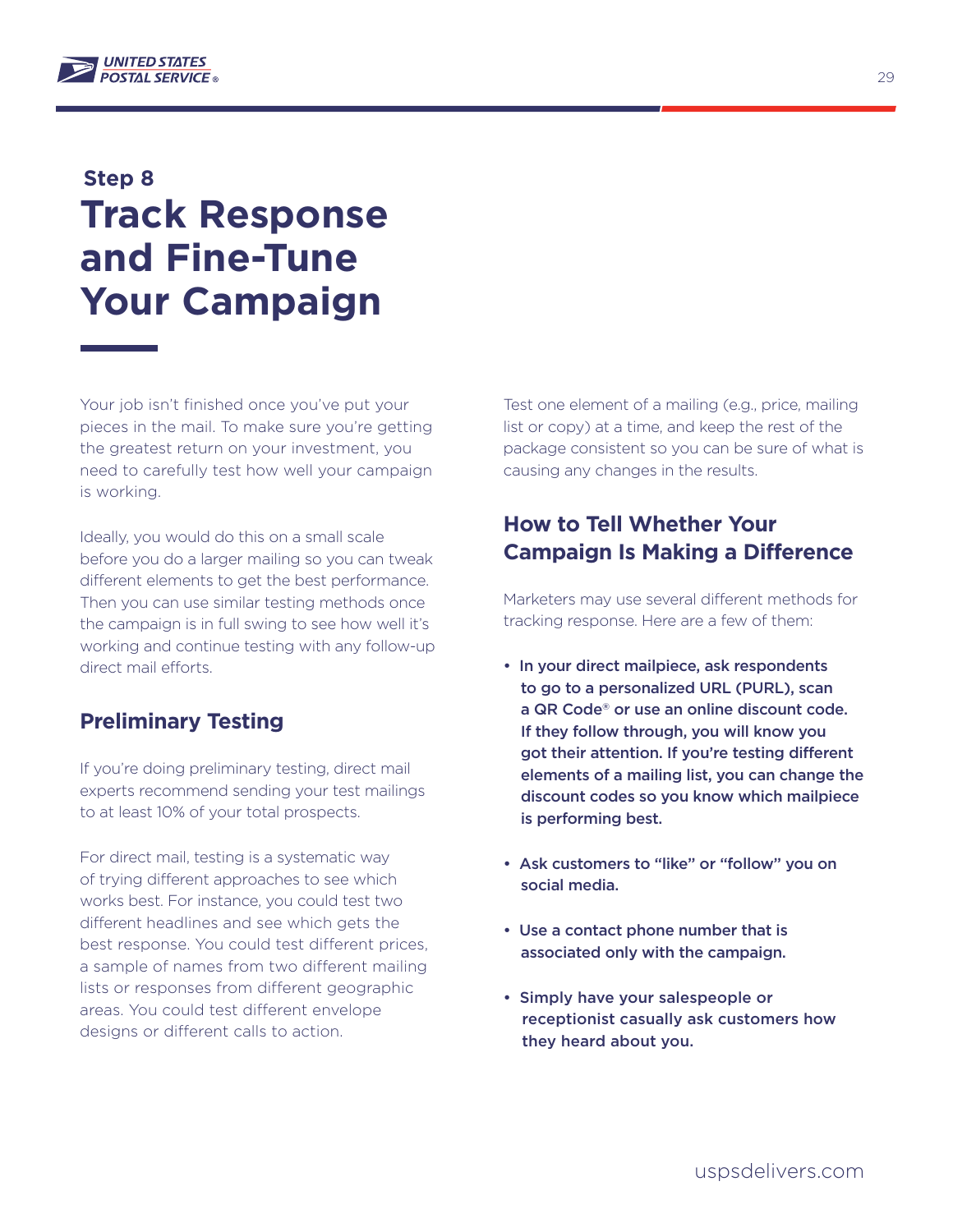

### **Measuring Success**

Before you begin your campaign, it's a good idea to estimate what kind of results you expect to see and consider whether you'll need to change any elements of the mailing to reach these goals. Consider running a pilot campaign to assess which messages resonate with your customers.

Before diving in, take the time to establish the key performance indicators (KPIs) that will be most helpful for your business. A few KPIs are discussed below.

#### **Key Performance Indicators**

**Response rates** for direct mail can vary widely, depending on your product, industry, target market and campaign quality. On average, you can expect a response rate of 5% to 9%.<sup>1</sup> But there are always exceptions. Nonprofits, for instance, sometimes see much higher response rates, while those selling complicated, expensive products are more likely to see lower response rates.

Marketers who send out direct mail that's more dynamic—in other words, coordinated with digital efforts—saw a 63% increase in response rates.<sup>2</sup>

Start by assessing customer activity through your campaign's trackable QR Codes®, PURLs, coupon codes and phone numbers. What resonated most with your customer segments? QR Codes® that linked to the product web pages of items they viewed online? Postcards that built excitement around in-store events promoted on social media?

 "Direct Mail Conversion Research," USPS, February 2019. Please note: All statistics were based on a survey of 75 marketing decision-makers.

<sup>3</sup> "Customer Acquisition Cost: The One Metric That Can Determine Your Company's Fate," Neil Patel, April 2015.

Evaluating whether customers are following through on the targeted calls to action included in your mailpieces—whether you asked them to visit your online store or scan a QR Code®—will help you determine the success of your direct mail.

**Conversion rates** are another important measurement, showing how many customers acted on offers included in your mailpieces.

Did people take advantage of the discount code included on the postcards you sent out? Did they sign up for your newsletter? (Looking at conversion is particularly important for businesses with longer sales cycles, as high response rates don't always translate to high conversion rates.)

**Customer acquisition cost (CAC)**—all of the costs involved in bringing in a new customer through your omni-channel campaign, including your direct mail efforts—should also be calculated. You can do so by dividing all of the costs spent on acquiring customers by the number of customers acquired.<sup>3</sup> Having a solid grasp of your CAC will help you optimize the return on your campaign.

While there are many ways to measure the success of your omni-channel direct mail campaign, these are a few of the most important. For help in determining your overall return on investment (ROI), which should take into account all of the elements discussed above, check out the USPS® free [marketing impact calculator](https://www.uspsdelivers.com/rom-calculator/?B457).

<sup>1</sup> "Response Rate Report: Performance and Cost Metrics Across Direct Media," ANA | DMA, November 2018.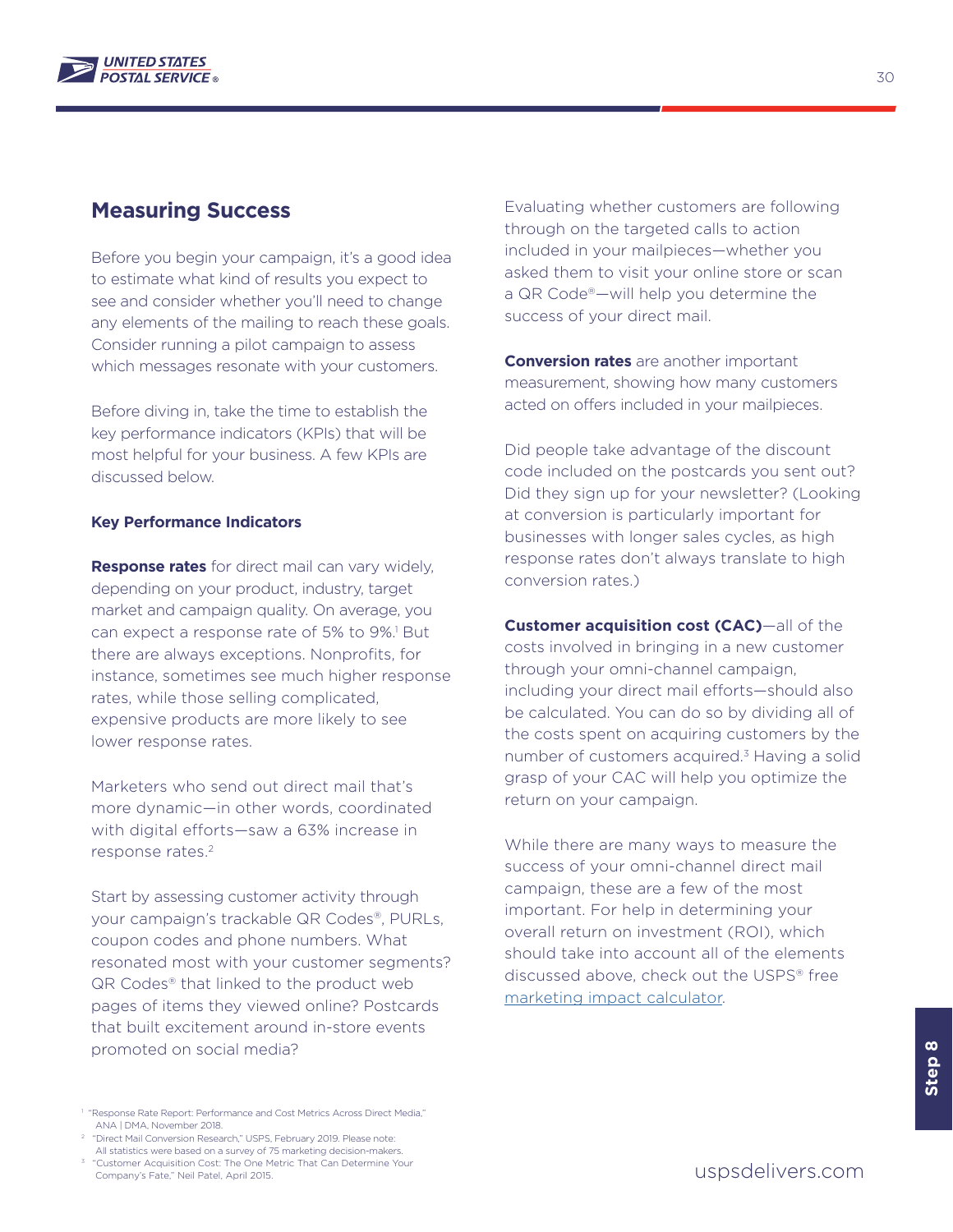

A newly opened garden supply store is trying to attract more customers for spring planting supplies. They would like to run a campaign targeting one of their customer segments, offering discounted terra cotta plant pots for everyone who scans a QR Code® included on a postcard mailed to them. The QR Code® leads to the company's online store, where customers can make use of the discount when placing an order. Before beginning the campaign, the store calculated an estimated ROI and determined that they needed to offer a discount on a less valuable product—hanging plastic planters—to achieve the results they were after.

The store then ran preliminary testing on direct mail, using two different design layouts. The store tracked the response rate for each of the designs to see which led more customers to the online store, as well as the conversion rates to see how many people from each test group actually ordered the product using the discount provided. After seeing that one postcard design significantly outperformed the other, the company decided to use it for a full-scale campaign.

# **Example Checklist**

Before you get started measuring the success of your campaign, make sure you fully grasp each of the steps you will take:

- $\Theta$  Determine what tests you will carry out to see how well campaigns are working and what direction you should take with new ones.
- $\mathcal{F}$  Figure out how you will track customers' response to your campaign.
- $\Theta$  Estimate what kind of results you expect from your campaign.
- $\bigcirc$  Establish the KPIs you will use to measure the success of your campaign.
- $\oslash$  Calculate your ROI.